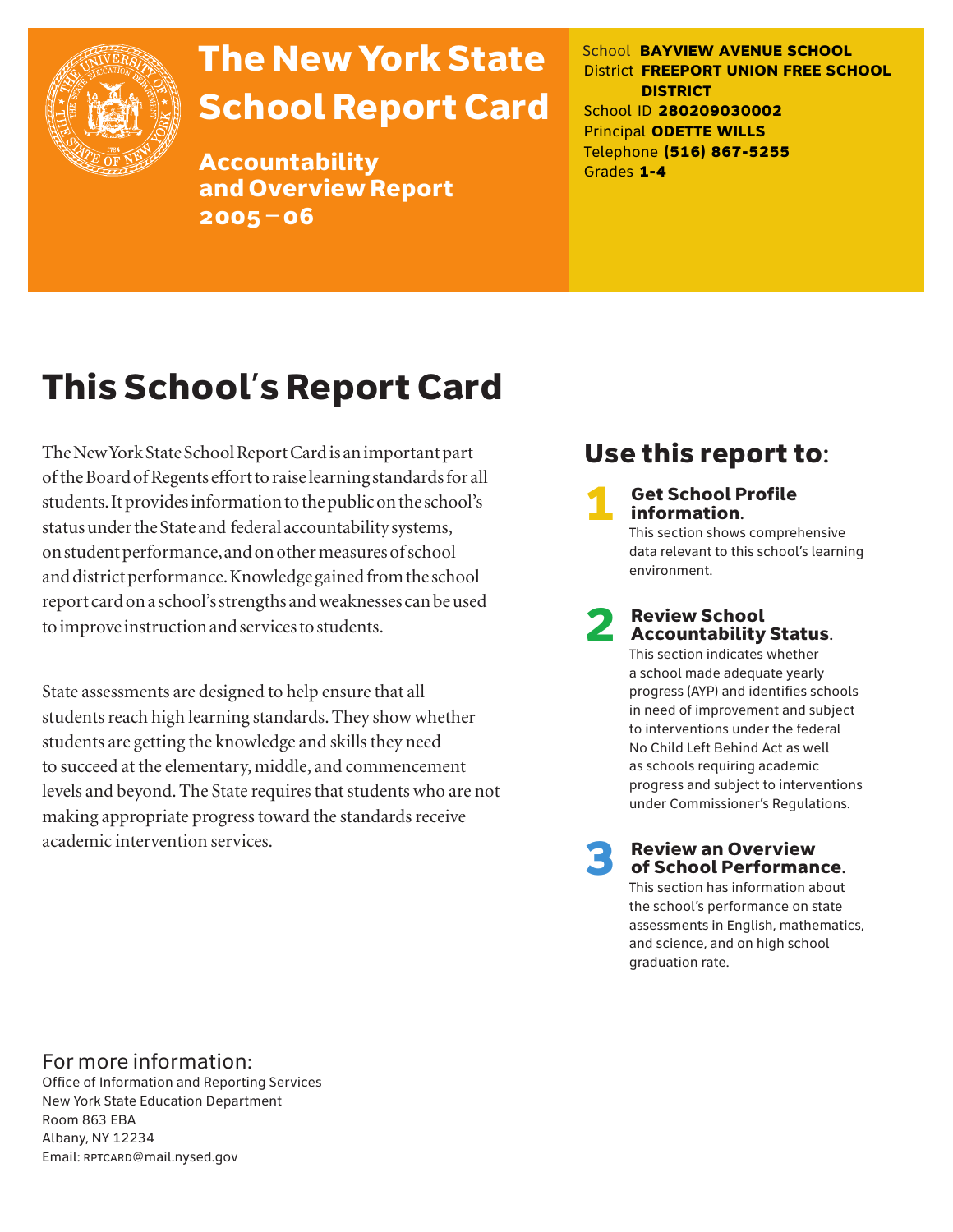### School Profile

This section shows comprehensive data relevant to this school's learning environment, including information about enrollment, average class size, and teacher qualifications.

### Enrollment

|                            | $2003 - 04$ | $2004 - 05$ | 2005-06     |
|----------------------------|-------------|-------------|-------------|
| Pre-K                      | $\Omega$    | $\Omega$    | 0           |
| Kindergarten               | $\Omega$    | $\Omega$    | 0           |
| Grade 1                    | 128         | 141         | 136         |
| Grade 2                    | 146         | 127         | 120         |
| Grade 3                    | 149         | 140         | 130         |
| Grade 4                    | 152         | 148         | 138         |
| Grade 5                    | 0           | 0           | 0           |
| Grade 6                    | 0           | 0           | 0           |
| <b>Ungraded Elementary</b> | 0           | 0           | 0           |
| Grade 7                    | 0           | $\mathbf 0$ | 0           |
| Grade 8                    | 0           | 0           | 0           |
| Grade 9                    | 0           | 0           | 0           |
| Grade 10                   | 0           | 0           | 0           |
| Grade 11                   | 0           | 0           | 0           |
| Grade 12                   | 0           | 0           | $\mathbf 0$ |
| <b>Ungraded Secondary</b>  | 0           | 0           | 0           |
| Total K-12                 | 575         | 556         | 524         |

### Enrollment Information

*Enrollment* counts are as of Basic Educational Data System (BEDS) day, which is typically the first Wednesday of October of the school year. Students who attend BOCES programs on a part-time basis are included in a school's enrollment. Students who attend BOCES on a full-time basis or who are placed full time by the district in an out-of-district placement are not included in a school's enrollment. Students classified by schools as "pre-first" are included in first grade counts.

### Average Class Size

|                      | $2003 - 04$ | $2004 - 05$ | $2005 - 06$ |
|----------------------|-------------|-------------|-------------|
| <b>Common Branch</b> | 20          | 19          | 19          |
| Grade 8              |             |             |             |
| English              |             |             |             |
| <b>Mathematics</b>   |             |             |             |
| Science              |             |             |             |
| Social Studies       |             |             |             |
| Grade 10             |             |             |             |
| English              |             |             |             |
| <b>Mathematics</b>   |             |             |             |
| Science              |             |             |             |
| Social Studies       |             |             |             |

### Average Class Size Information

*Average Class Size* is the total registration in specified classes divided by the number of those classes with registration. *Common Branch* refers to self-contained classes in Grades 1–6.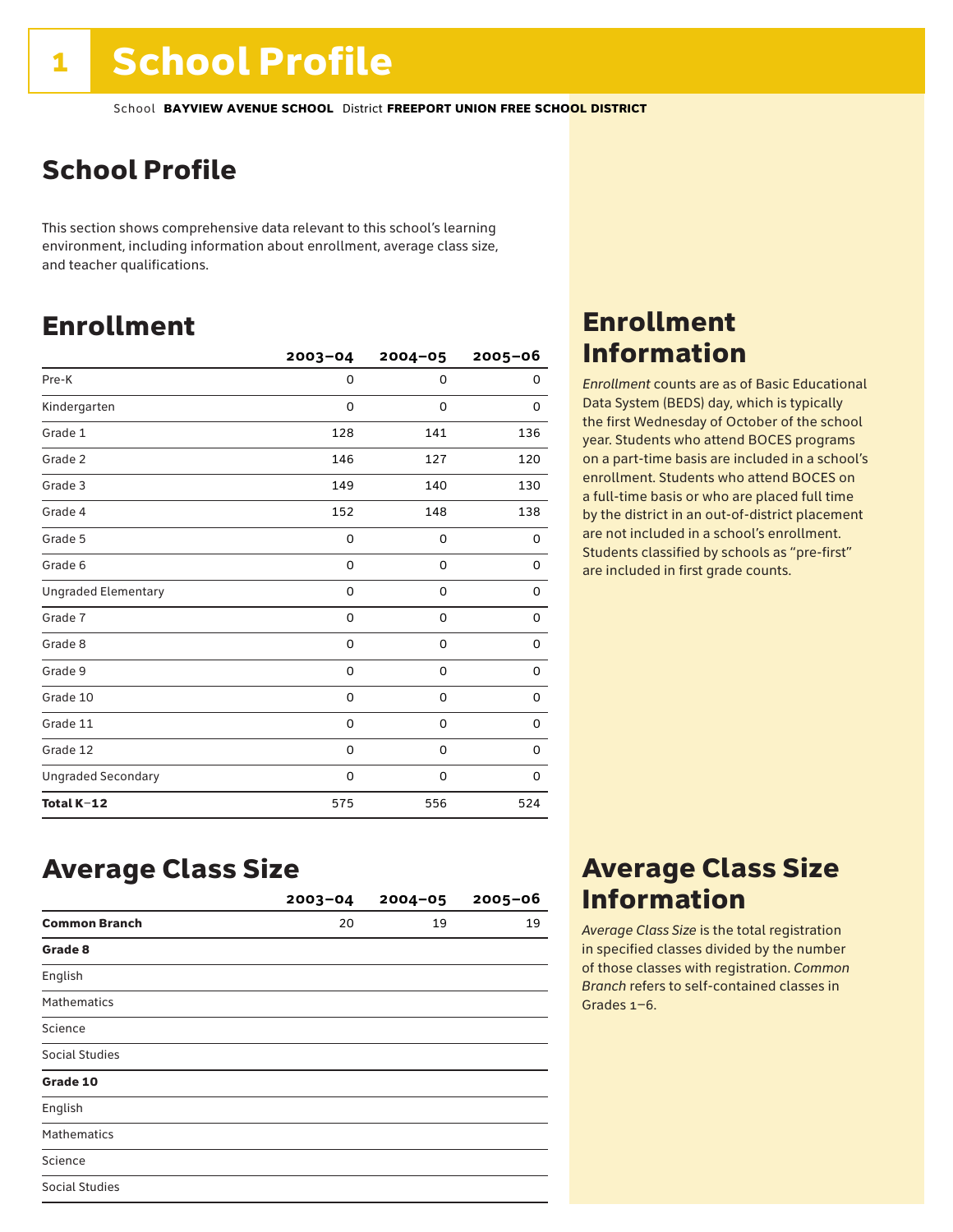### Demographic Factors

|                                                    | $2003 - 04$ |      |     | $2004 - 05$ |     | 2005-06 |  |
|----------------------------------------------------|-------------|------|-----|-------------|-----|---------|--|
|                                                    | #           | $\%$ | #   | %           | #   | $\%$    |  |
| Eligible for Free Lunch                            | 185         | 32%  | 223 | 40%         | 224 | 43%     |  |
| Reduced-Price Lunch                                | 52          | 9%   | 61  | 11%         | 55  | 10%     |  |
| Student Stability*                                 |             | 97%  |     | 96%         |     | 100%    |  |
| Limited English Proficient                         | 157         | 27%  | 132 | 24%         | 161 | 31%     |  |
| <b>Racial/Ethnic Origin</b>                        |             |      |     |             |     |         |  |
| American Indian or Alaska Native                   | 0           | 0%   | 0   | 0%          | 0   | 0%      |  |
| <b>Black or African American</b>                   | 231         | 40%  | 213 | 38%         | 188 | 36%     |  |
| Hispanic or Latino                                 | 281         | 49%  | 288 | 52%         | 276 | 53%     |  |
| Asian or Native<br>Hawaiian/Other Pacific Islander | 7           | 1%   | 0   | 0%          | 8   | 2%      |  |
| White                                              | 56          | 10%  | 55  | 10%         | 52  | 10%     |  |

 \* Not available at the district level.

### Attendance and Suspensions

|                            |   | $2002 - 03$ |   | $2003 - 04$   |    | $2004 - 05$ |
|----------------------------|---|-------------|---|---------------|----|-------------|
|                            | # | $\%$        | # | $\frac{0}{6}$ | #  | %           |
| Annual Attendance Rate     |   | 99%         |   | 94%           |    | 94%         |
| <b>Student Suspensions</b> |   | N/A         | 6 | 1%            | 15 | 3%          |

### Demographic Factors Information

*Eligible for Free Lunch* and *Reduced*-*Price Lunch* percentages are determined by dividing the number of approved lunch applicants by the Basic Educational Data System (BEDS) enrollment in full-day Kindergarten through Grade 12. *Eligible for Free Lunch* and *Limited English Proficient* counts are used to determine *Similar Schools* groupings within a *Need*/*Resource Capacity* category. *Student Stability* is the percentage of students in the highest grade in a school who were also enrolled in that school at any time during the previous school year. (For example, if School A, which serves Grades 6–8, has 100 students enrolled in Grade 8 this year, and 92 of those 100 students were also enrolled in School A last year, the stability rate for the school is 92 percent.)

### Attendance and Suspensions Information

*Annual Attendance Rate* is determined by dividing the school's total actual attendance by the total possible attendance for a school year. A school's actual attendance is the sum of the number of students in attendance on each day the school was open during the school year. Possible attendance is the sum of the number of enrolled students who should have been in attendance on each day the school was open during the school year. *Student Suspension* rate is determined by dividing the number of students who were suspended from school (not including in-school suspensions) for one full day or longer anytime during the school year by the Basic Educational Data System (BEDS) day enrollments for that school year. A student is counted only once, regardless of whether the student was suspended one or more times during the school year.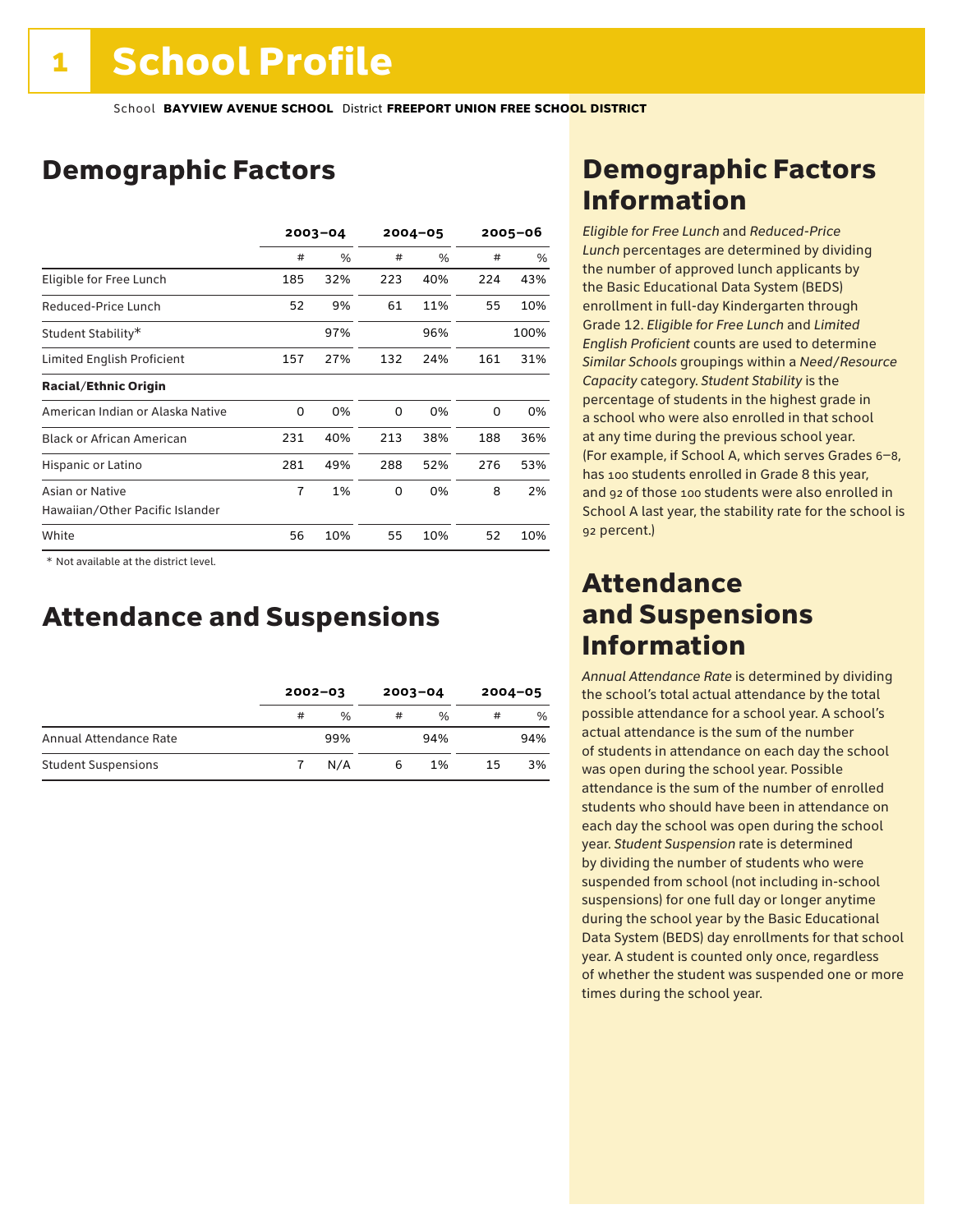### Teacher Qualifications

|                                                                                         | $2003 - 04$ | $2004 - 05$ | 2005-06 |
|-----------------------------------------------------------------------------------------|-------------|-------------|---------|
| <b>Core Classes Not Taught</b><br>by Highly Qualified Teachers                          |             |             |         |
| <b>Total Number of Core Classes</b>                                                     | 68          | 63          | 168     |
| Percent Not Taught by<br><b>Highly Qualified Teachers</b>                               | 0%          | 0%          | 0%      |
| <b>Teachers with</b><br><b>No Valid Teaching Certificate</b>                            |             |             |         |
| <b>Total Number of Teachers</b>                                                         | 0           | 0           | 0       |
| Percent with No Valid<br><b>Teaching Certificate</b>                                    | 0%          | 0%          | 0%      |
| <b>Individuals Teaching</b><br><b>Out of Certification</b>                              |             |             |         |
| Number of Teachers                                                                      | 0           | 0           | 0       |
| Percentage of Total                                                                     | 0%          | 0%          | 0%      |
| <b>Percent of Teachers with</b><br><b>Master's Degree Plus 30 Hours</b><br>or Doctorate | 33%         | 46%         | 45%     |

### Staff Counts

|                                       | $2003 - 04$ | $2004 - 05$ | $2005 - 06$ |
|---------------------------------------|-------------|-------------|-------------|
| <b>Total Teachers</b>                 | 46          | 48          | 47          |
| <b>Total Other Professional Staff</b> | 4           |             |             |
| Total Paraprofessionals*              | N/A         | N/A         | N/A         |
| <b>Assistant Principals</b>           |             |             |             |
| Principals                            |             |             |             |

\* Not available at the school level.

### Teacher Qualifications Information

To be *Highly Qualified*, a teacher must have at least a Bachelor's degree, be certified to teach in the subject area, and show subject matter competency. The number of *Individuals Teaching Out of Certification* is the number doing so more than on an incidental basis; that is, teaching for five or fewer periods per week outside certification.

### Staff Counts Information

*Other Professionals* includes administrators, guidance counselors, school nurses, psychologists, and other professionals who devote more than half of their time to non-teaching duties. Teachers who are shared between buildings within a district are reported on the district report only.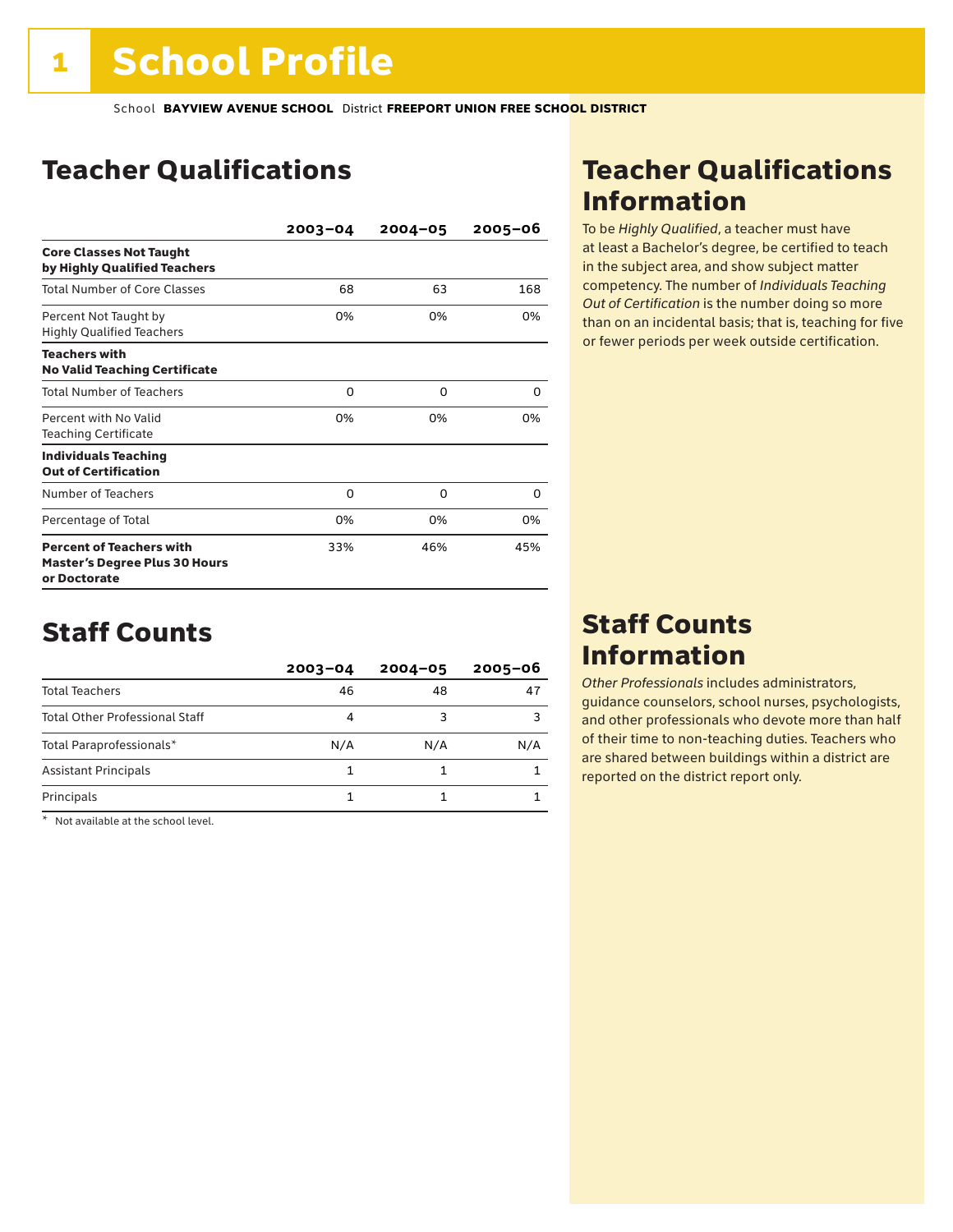### Understanding How Accountability Works in New York State

The federal No Child Left Behind (NCLB) Act requires that states develop and report on measures of student proficiency in 1) English language arts (ELA), in 2) mathematics, and on 3) a third indicator. In New York State in 2005–06, the third indicator is science at the elementary/middle level and graduation rate at the secondary level. Schools or districts that prove student proficiency on these measures are making Adequate Yearly Progress (AYP).



For more information about accountability in New York State, visit: www.emsc.nysed.gov/irts/accountability/home.shtml

#### 1 English Language Arts (ELA)

To make AYP in ELA, every accountability group must make AYP. For a group to make AYP, it must meet the participation *and* the performance criteria.

#### A Participation Criterion

At the elementary/middle level, 95 percent of Grades 3–8 students enrolled during the test administration period in each group with 40 or more students must be tested on the New York State Testing Program (NYSTP) in ELA or, if appropriate, the New York State English as a Second Language Achievement Test (NYSESLAT), or the New York State Alternate Assessment (NYSAA) in ELA. At the secondary level, 95 percent of seniors in 2005–06 in each accountability group with 40 or more students must have taken an English examination that meets the students' graduation requirement.

#### B Performance Criterion

At the elementary/middle level, the Performance Index (PI) of each group with 30 or more continuously enrolled tested students must equal or exceed its Effective Annual Measurable Objective (AMO) or the group must make Safe Harbor. At the secondary level, the PI of each group in the 2002 cohort with 30 or more members must equal or exceed its Effective AMO or the group must make Safe Harbor. To make Safe Harbor, the PI of the group must equal or exceed its Safe Harbor Target and the group must meet the qualification for Safe Harbor.

#### 2 Mathematics

The same criteria for making AYP in ELA apply to mathematics. At the elementary/middle level, the measures used to determine AYP are the NYSTP and the NYSAA in mathematics. At the secondary level, the measures are mathematics examinations that meet the students' graduation requirement.

#### 3 Third Indicator

In addition to English language arts and mathematics, the school must also make AYP in a third area of achievement. This means meeting the criteria in science at the elementary/middle level and the criteria in graduation rate at the secondary level.

Elementary/Middle-Level Science: To make AYP, the All Students group must meet the participation criterion *and* the performance criterion.

#### A Participation Criterion

Eighty percent of students in Grades 4 and/or 8 enrolled during the test administration period in the All Students group, if it has 40 or more students, must be tested on an accountability measure. In Grade 4, the measures are the Grade 4 elementary-level science test and the Grade 4 NYSAA in science. In Grade 8 science, the measures are the Grade 8 middle-level science test, Regents science examinations, and the Grade 8 NYSAA in science.

#### B Performance Criterion

The PI of the All Students group must equal or exceed the State Science Standard (100) or the Science Progress Target.

Qualifying for Safe Harbor in Elementary/Middle-Level ELA and Math: To qualify, the PI must equal or exceed the State Science Standard or the Science Progress Target in elementary/middle-level science for that group.

Secondary-Level Graduation Rate: For a school to make AYP in graduation rate, the percent of students in the 2001 graduation-rate cohort in the All Students group earning a high school diploma by August 31, 2005 must equal or exceed the Graduation-Rate Standard (55%) or the Graduation-Rate Progress Target.

Qualifying for Safe Harbor in Secondary-Level ELA and Math: To qualify, the percent of the 2001 graduation-rate cohort earning a local diploma by August 31, 2005 must equal or exceed the Graduation-Rate Standard (55%) or the Graduation-Rate Progress Target for that group.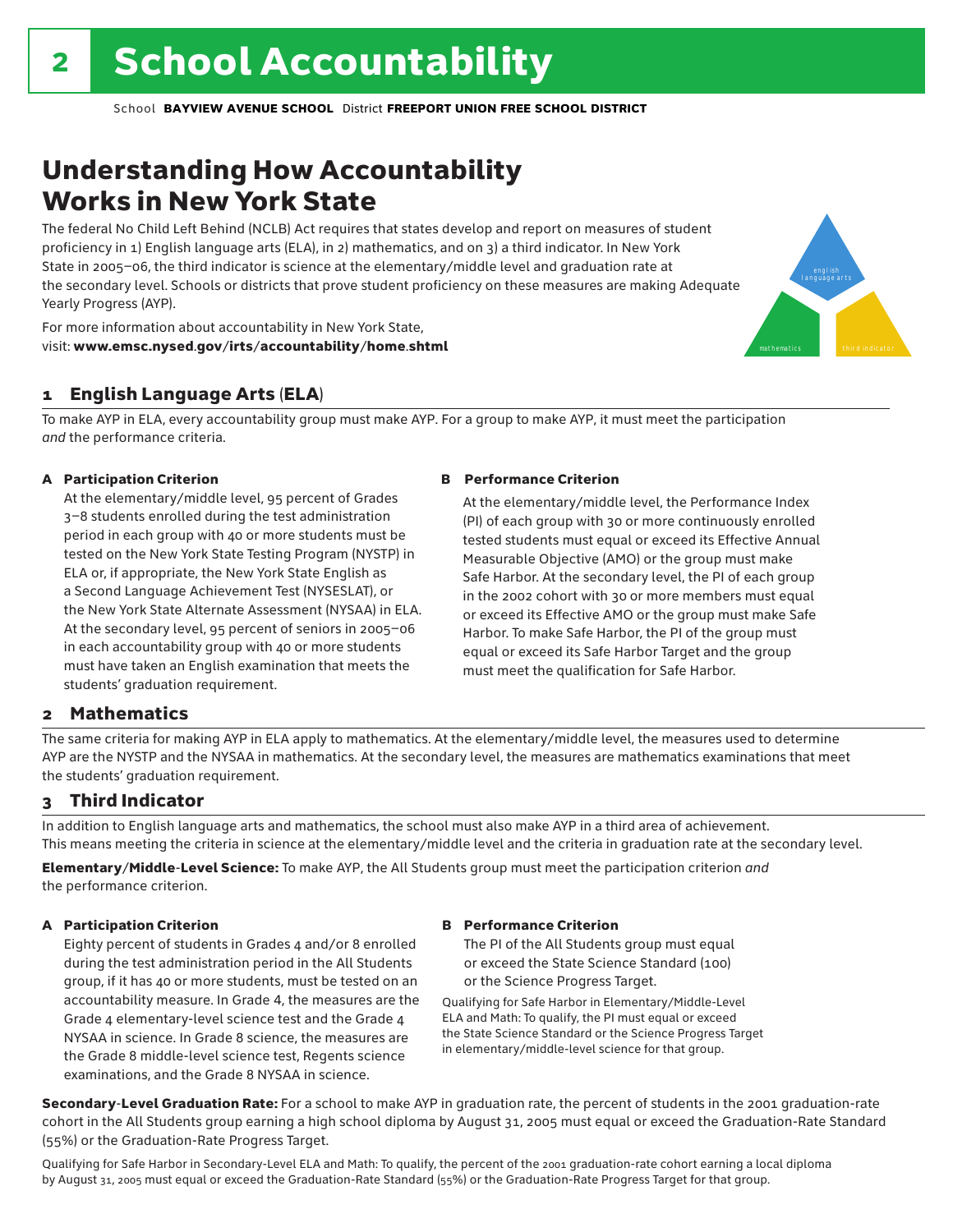### Useful Terms for Understanding Accountability

#### Accountability Cohort

The 2002 school accountability cohort consists of all students who first entered Grade 9 anywhere in the 2002–03 school year, and all ungraded students with disabilities who reached their seventeenth birthday in the 2002–03 school year, who were enrolled on October 6, 2005 and did not transfer to a diploma granting program. Students who earned a high school equivalency diploma or enrolled in an approved high school equivalency preparation program by June 30, 2006, are not included in the 2002 school accountability cohort. The 2002 district accountability cohort consists of all students in each school accountability cohort plus students who transferred within the district after BEDS day plus students who were placed outside the district by the Committee on Special Education or district administrators and who met the other requirements for cohort membership. Cohort is defined in Section 100.2 (p) (16) of the Commissioner's Regulations.

#### Adequate Yearly Progress (AYP)

Adequate Yearly Progress (AYP) indicates satisfactory progress by a district or a school toward the goal of proficiency for all students.

#### Annual Measurable Objective (AMO)

The Annual Measurable Objective (AMO) is the Performance Index (PI) value that signifies that an accountability group is making satisfactory progress toward the goal that 100 percent of students will be proficient in the State's learning standards for English language arts and mathematics by 2013–14. The secondary-level AMO will be increased as specified in  $CR100.2(p)(14)$  and will reach 200 in 2013-14. (See Effective AMO for further information.)

#### Continuously Enrolled Students

At the elementary/middle level, continuously enrolled students are those enrolled in the school or district on BEDS day (usually the first Wednesday in October) of the school year until the test administration period. At the secondary level, all students who meet the criteria for inclusion in the accountability cohort are considered to be continuously enrolled.

#### Effective Annual Measurable Objective (Effective AMO)

The Effective Annual Measurable Objective (Effective AMO) is the Performance Index (PI) value that each accountability group within a school or district is expected to achieve to make Adequate Yearly Progress (AYP). The Effective AMO is the lowest PI that an accountability group of a given size can achieve in a subject for the group's PI not to be considered significantly different from the AMO for that subject. If an accountability group's PI equals or exceeds the Effective AMO, it is considered to have made AYP. A more complete definition of Effective AMO and a table showing the PI values that each group size must equal or exceed to make AYP are available at www.emsc.nysed.gov/irts.

#### Performance Index (PI)

A Performance Index is a value from 0 to 200 that is assigned to an accountability group, indicating how that group performed on a required State test (or approved alternative) in English language arts, mathematics, or science. Student scores on the tests are converted to four performance levels, from Level 1 (indicating no proficiency) to Level 4 (indicating advanced proficiency). At the elementary/middle level, the PI is calculated using the following equation:

100 × [(Count of Continuously Enrolled Tested Students Performing at Levels 2, 3, and 4 + the Count at Levels 3 and  $4$ ) ÷ Count of All Continuously Enrolled Tested Students]

At the secondary level, the PI is calculated using the following equation:

100 × [(Count of Cohort Members Performing at Levels 2, 3, and  $4 +$  the Count at Levels 3 and  $4$ ) ÷ Count of All Cohort Members]

A list of tests used to measure student performance for accountability is available at www.emsc.nysed.gov/irts.

#### Progress Target

For accountability groups below the State Standard in science or graduation rate, the Progress Target is an alternate method for making Adequate Yearly Progress (AYP) or qualifying for Safe Harbor in English language arts and mathematics based on improvement over the previous year's performance.

#### Safe Harbor

Safe Harbor provides an alternate means to demonstrate Adequate Yearly Progress (AYP) for accountability groups that do not achieve their Effective Annual Measurable Objectives (AMOs) in English or mathematics.

#### Safe Harbor Targets

The original 2005–06 safe harbor targets were calculated using the following equation:

2005–06 PI + (200 – the 2005–06 PI) × 0.10

The resulting targets were adjusted so that their proportion of the 2005–06 AMO was the same as the original target's proportion of the 2004–05 AMO.

#### Science Progress Target

The elementary/middle-level 2005–06 Science Progress Target is calculated by adding one point to the 2004–05 PI. The 2006–07 Science Progress Target is calculated by adding one point to the 2005–06 PI. The 2006–07 target is provided for groups whose PI was below the State Science Standard in 2005–06.

#### Science Standard

The criterion value that represents a minimally satisfactory performance in science. In 2005–06, the State Science Standard at the elementary/middle level is a Performance Index (PI) of 100. The Commissioner may raise the State Science Standard at his discretion in future years.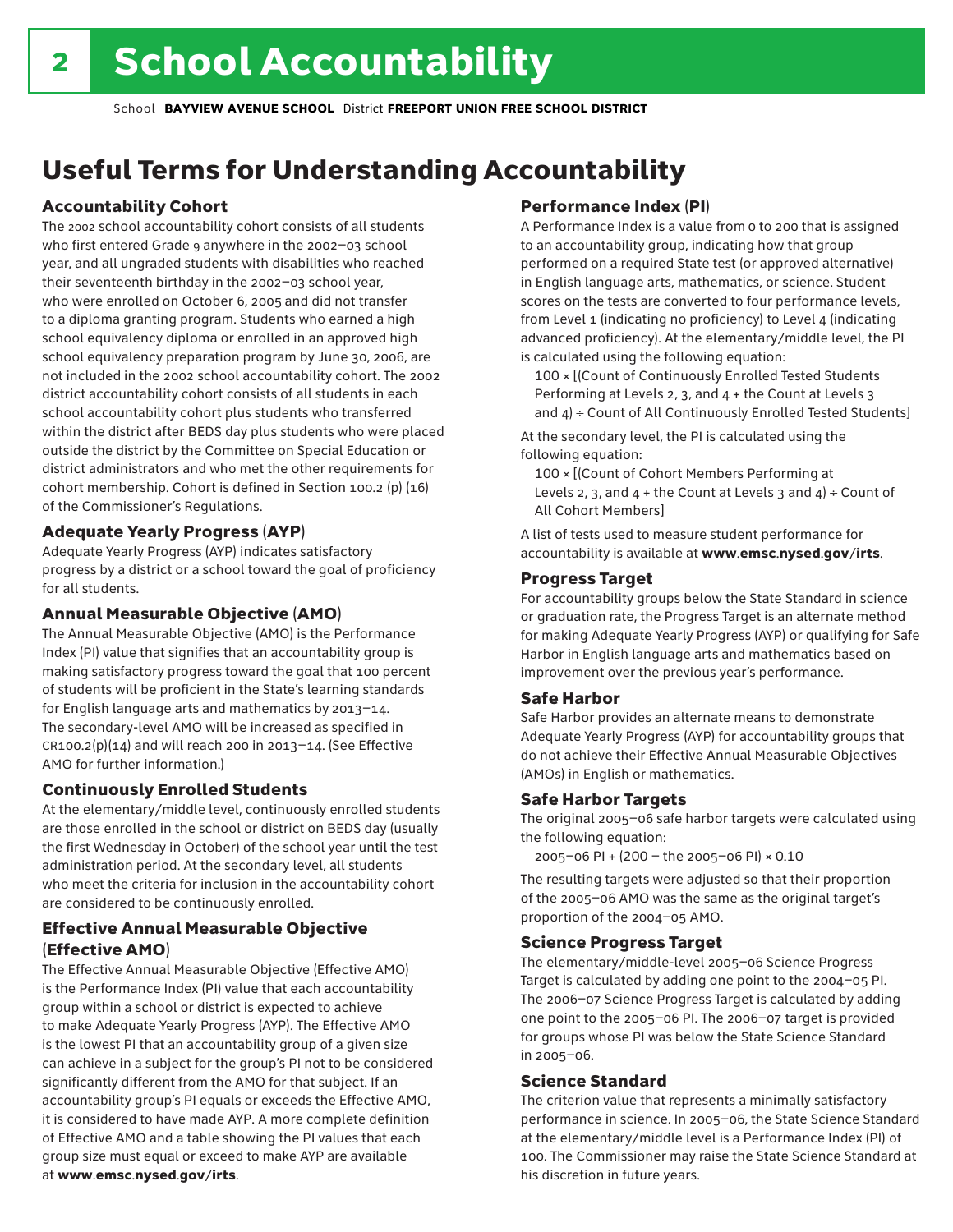considered a School Restructuring (Year 2) for the following

year, if it continues to receive Title I funds.

School **BAYVIEW AVENUE SCHOOL** District **FREEPORT UNION FREE SCHOOL DISTRICT**

### Understanding Your School Accountability Status

The list below defines the school status categories applied to each accountability measure under New York State's accountability system, which is divided into a Federal Title I component and a State component. Accountability measures for schools at the elementary/middle level are English language arts (ELA), mathematics, and science; at the secondary level, they are ELA, mathematics, and graduation rate. A school may be assigned a different status for different accountability measures. The overall status of a school is the status assigned to the school for the accountability measure with the most advanced designation in the hierarchy. If the school receives Title I funds, it is the most advanced designation in the Title I hierarchy, unless the school is in good standing under Title I but identified as SRAP under the State hierarchy. A school that does not receive Title I funding in a school year does not have a federal status in that year; however, all schools receive a state status even if they do not receive Title I funding. Schools in improvement status under Title I must provide school choice for their students; those in need of improvement in year 2 and beyond must also provide Supplemental Education Services to eligible students. Other consequences for schools not in good standing can be found at: www.emsc.nysed.gov/irts/school-accountability/about.shtml.

| <b>Federal Title I Status</b>                                                                                                                                                                                                                                                                                   | <b>New York State Status</b>                                                                                                                                                                                                                                                      |  |  |  |
|-----------------------------------------------------------------------------------------------------------------------------------------------------------------------------------------------------------------------------------------------------------------------------------------------------------------|-----------------------------------------------------------------------------------------------------------------------------------------------------------------------------------------------------------------------------------------------------------------------------------|--|--|--|
| (Applies to all New York State schools receiving Title I funds)                                                                                                                                                                                                                                                 | (Applies to all New York State public schools)                                                                                                                                                                                                                                    |  |  |  |
| School in Good Standing<br>Planning for Restructuring, Restructuring, Requiring Academic Progress, or as a School Under Registration Review.                                                                                                                                                                    | A school is considered to be in good standing if it has not been identified as a School in Need of Improvement, in Corrective Action,                                                                                                                                             |  |  |  |
| <b>School in Need of Improvement (Year 1)</b><br>A school that has not made AYP on the same accountability<br>measure for two consecutive years while receiving<br>Title I funds is considered a School in Need of Improvement<br>(Year 1) for the following year.                                              | <b>School Requiring Academic Progress (Year 1)</b><br>A school that has not made AYP on the same accountability<br>measure for two consecutive years is considered a School<br>Requiring Academic Progress (Year 1) for the following year.                                       |  |  |  |
| <b>School in Need of Improvement (Year 2)</b><br>A School in Need of Improvement (Year 1) that does not<br>make AYP on the accountability measure for which it was<br>identified is considered a School in Need of Improvement<br>(Year 2) for the following year, if it continues to receive<br>Title I funds. | <b>School Requiring Academic Progress (Year 2)</b><br>A School Requiring Academic Progress (Year 1) that does not<br>make AYP on the accountability measure for which it was identified<br>is considered a School Requiring Academic Progress (Year 2) for<br>the following year. |  |  |  |
| <b>School in Corrective Action</b>                                                                                                                                                                                                                                                                              | <b>School Requiring Academic Progress (Year 3)</b>                                                                                                                                                                                                                                |  |  |  |
| A School in Need of Improvement (Year 2) that does not                                                                                                                                                                                                                                                          | A School Requiring Academic Progress (Year 2) that does not                                                                                                                                                                                                                       |  |  |  |
| make AYP on the accountability measure for which it was                                                                                                                                                                                                                                                         | make AYP on the accountability measure for which it was identified                                                                                                                                                                                                                |  |  |  |
| identified is considered a School in Corrective Action for the                                                                                                                                                                                                                                                  | is considered a School Requiring Academic Progress (Year 3) for                                                                                                                                                                                                                   |  |  |  |
| following year, if it continues to receive Title I funds.                                                                                                                                                                                                                                                       | the following year.                                                                                                                                                                                                                                                               |  |  |  |
| <b>School Planning for Restructuring</b>                                                                                                                                                                                                                                                                        | <b>School Requiring Academic Progress (Year 4)</b>                                                                                                                                                                                                                                |  |  |  |
| A School in Corrective Action that does not make AYP                                                                                                                                                                                                                                                            | A School Requiring Academic Progress (Year 3) that does not                                                                                                                                                                                                                       |  |  |  |
| on the accountability measure for which it was identified                                                                                                                                                                                                                                                       | make AYP on the accountability measure for which it was identified                                                                                                                                                                                                                |  |  |  |
| is considered a School Planning for Restructuring for                                                                                                                                                                                                                                                           | is considered a School Requiring Academic Progress (Year 4) for                                                                                                                                                                                                                   |  |  |  |
| the following year, if it continues to receive Title I funds.                                                                                                                                                                                                                                                   | the following year.                                                                                                                                                                                                                                                               |  |  |  |
| <b>School Restructuring (Year 1)</b>                                                                                                                                                                                                                                                                            | <b>School Requiring Academic Progress (Year 5 and above)</b>                                                                                                                                                                                                                      |  |  |  |
| A School Planning for Restructuring that does not make                                                                                                                                                                                                                                                          | A School Requiring Academic Progress (Year 4 and above) that                                                                                                                                                                                                                      |  |  |  |
| AYP on the accountability measure for which it was identified                                                                                                                                                                                                                                                   | does not make AYP on the accountability measure for which it was                                                                                                                                                                                                                  |  |  |  |
| is considered a School Restructuring (Year 1) for the                                                                                                                                                                                                                                                           | identified is considered a School Requiring Academic Progress                                                                                                                                                                                                                     |  |  |  |
| following year, if it continues to receive Title I funds.                                                                                                                                                                                                                                                       | (Year 5 and above) for the following year.                                                                                                                                                                                                                                        |  |  |  |
| ◆ School Restructuring (Year 2)<br>A School Restructuring (Year 1) that does not make AYP on<br>the accountability measure for which it was identified is                                                                                                                                                       |                                                                                                                                                                                                                                                                                   |  |  |  |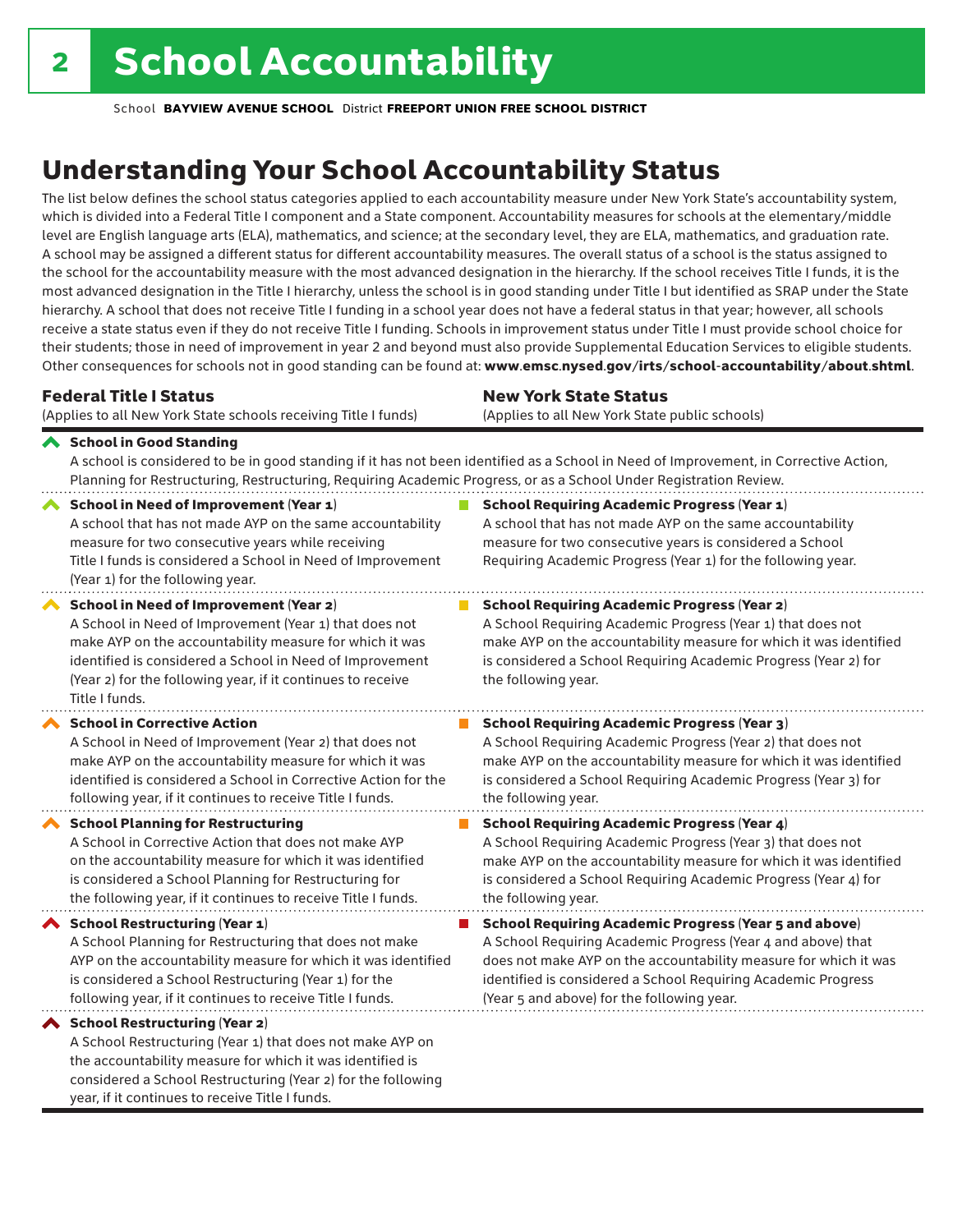# 2 School Accountability

School **BAYVIEW AVENUE SCHOOL** District **FREEPORT UNION FREE SCHOOL DISTRICT**

### Summary

| <b>Overall Accountability</b> | <b>∧</b> Good Standing         |                                                         |                        |  |  |
|-------------------------------|--------------------------------|---------------------------------------------------------|------------------------|--|--|
| Status (2006-07)              | <b>Elementary/Middle Level</b> |                                                         | <b>Secondary Level</b> |  |  |
|                               | <b>ELA</b>                     | Good Standing                                           | ELA                    |  |  |
|                               | Math                           | Good Standing                                           | Math                   |  |  |
|                               |                                | Science <a> Good Standing</a>                           | <b>Graduation Rate</b> |  |  |
| <b>Title I Part A Funding</b> |                                | <b>Years the School Received Title I Part A Funding</b> |                        |  |  |

| <b>Title Fart A Funding</b> | rears the School Received Title Frant A Funding |             |             |  |  |  |
|-----------------------------|-------------------------------------------------|-------------|-------------|--|--|--|
|                             | $2004 - 05$                                     | $2005 - 06$ | $2006 - 07$ |  |  |  |
|                             | <b>YES</b>                                      | <b>YES</b>  | YES         |  |  |  |
|                             |                                                 |             |             |  |  |  |

#### On which accountability measures did this school make Adequate Yearly Progress (AYP) and which groups made AYP on each measure?

|                                                     | <b>Elementary/Middle Level</b> |               |               | <b>Secondary Level</b>   |             |                        |  |
|-----------------------------------------------------|--------------------------------|---------------|---------------|--------------------------|-------------|------------------------|--|
| <b>Student Groups</b>                               | English<br>Language Arts       | Mathematics   | Science       | English<br>Language Arts | Mathematics | <b>Graduation Rate</b> |  |
| <b>All Students</b>                                 | V                              |               | V             |                          |             |                        |  |
| <b>Ethnicity</b>                                    |                                |               |               |                          |             |                        |  |
| American Indian or Alaska Native                    |                                |               |               |                          |             |                        |  |
| <b>Black or African American</b>                    | V                              | V             |               |                          |             |                        |  |
| Hispanic or Latino                                  | ✔                              | ✔             |               |                          |             |                        |  |
| Asian or Native Hawaiian/Other Pacific<br>Islander  |                                |               |               |                          |             |                        |  |
| White                                               |                                |               |               |                          |             |                        |  |
| <b>Other Groups</b>                                 |                                |               |               |                          |             |                        |  |
| <b>Students with Disabilities</b>                   | $V_{\text{SH}}$                |               |               |                          |             |                        |  |
| Limited English Proficient                          | V                              | V             |               |                          |             |                        |  |
| <b>Economically Disadvantaged</b>                   | V                              | V             |               |                          |             |                        |  |
| <b>Student groups making</b><br>AYP in each subject | $6$ of 6                       | $\vee$ 5 of 5 | $\vee$ 1 of 1 |                          |             |                        |  |

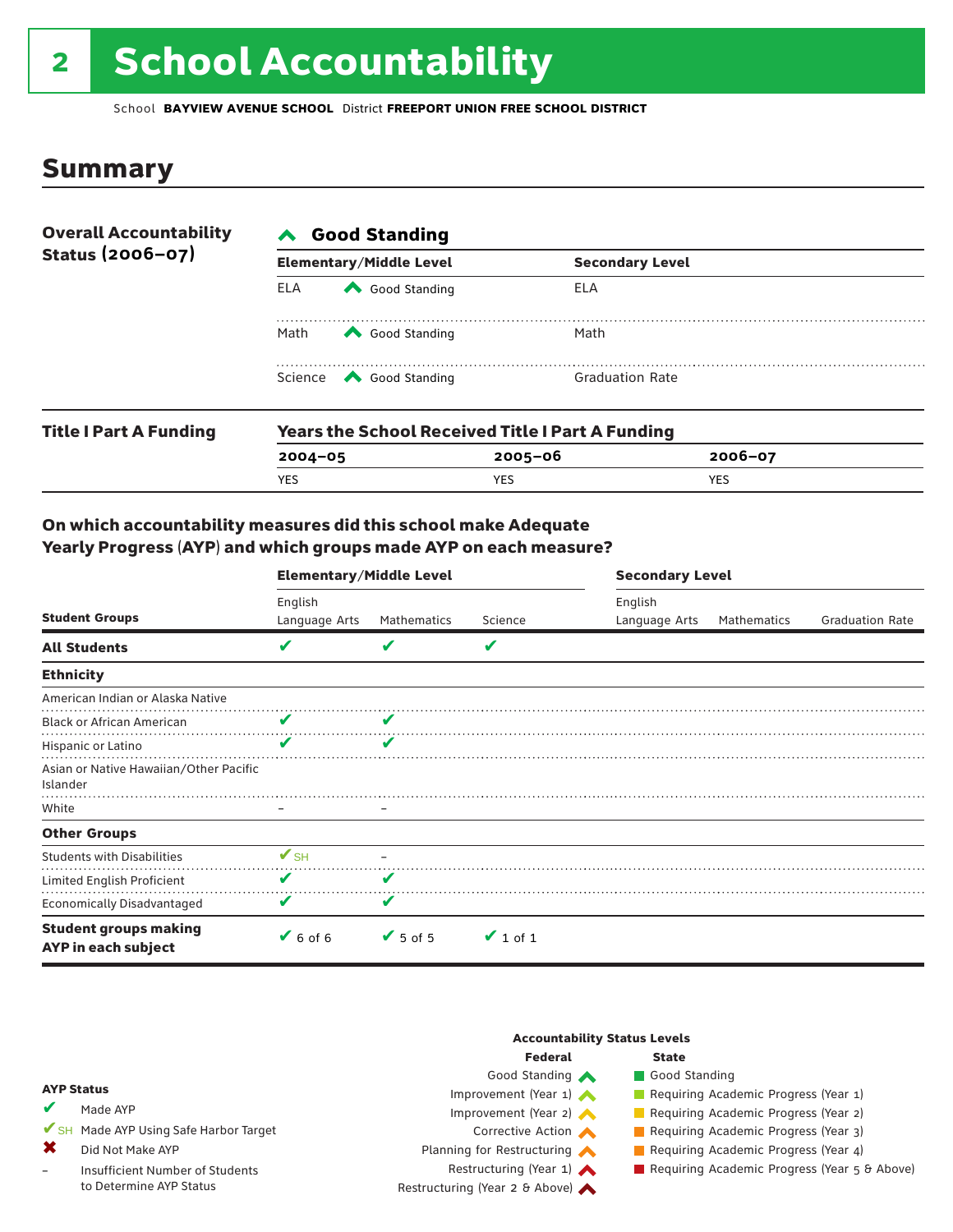## **Elementary/Middle-Level English Language Arts**

| <b>Accountability Status</b><br>for This Subject<br>$(2006 - 07)$ | ▰      | Good Standing                                          |
|-------------------------------------------------------------------|--------|--------------------------------------------------------|
| <b>Accountability Measures</b>                                    | 6 of 6 | Student groups making AYP in English Language Arts     |
|                                                                   |        | Made AYP                                               |
| <b>Prospective Status</b>                                         |        | This school will be in good standing in 2007-08. [101] |

#### How did students in each accountability group perform on **elementary/middle-level English Language Arts accountability measures?**

| <b>AYP</b>               |               |                         | Test Performance <sup>3</sup>               |             |           |                    |                                              |
|--------------------------|---------------|-------------------------|---------------------------------------------|-------------|-----------|--------------------|----------------------------------------------|
|                          | Met           | Percentage              | Met                                         | Performance | Effective | Safe Harbor Target |                                              |
|                          |               |                         |                                             |             |           |                    | 2006-07                                      |
| V                        | V             | 99%                     | ✔                                           | 164         | 115       |                    |                                              |
|                          |               |                         |                                             |             |           |                    |                                              |
|                          |               |                         |                                             |             |           |                    |                                              |
| V                        | V             | 99%                     | V                                           | 173         | 112       |                    |                                              |
| V                        | V             | 98%                     | V                                           | 155         | 113       |                    |                                              |
|                          |               |                         |                                             |             |           |                    |                                              |
|                          |               |                         |                                             |             |           |                    |                                              |
|                          |               |                         |                                             |             |           |                    |                                              |
| $\mathbf{V}_{\text{SH}}$ |               |                         | $\mathbf{V}_{\text{SH}}$                    | 87          | 105       | 20                 | 98                                           |
| V                        | V             | 96%                     | V                                           | 125         | 109       |                    |                                              |
| V                        | V             | 98%                     | V                                           | 161         | 113       |                    |                                              |
|                          |               |                         |                                             |             |           |                    |                                              |
|                          | <b>Status</b> | Criterion<br>$V$ 6 of 6 | Participation <sup>2</sup><br><b>Tested</b> | Criterion   | Index     | AMO                | <b>Performance Objectives</b><br>$2005 - 06$ |

#### notes

- <sup>1</sup> These data show the count of students enrolled during the test administration period (used for Participation) followed by the count of continuously enrolled tested students (used for Performance). For accountability calculations,
- students who were excused from testing for medical reasons are not included in the enrollment count.<br><sup>2</sup> Groups with fewer than 40 students enrolled during the test administration period are not required to meet the participation criterion. If the participation rate of a group fell below 95 percent in 2005–06, the enrollment shown is the sum of 2004–05 and 2005–06 enrollments and the percent tested is the weighted average<br>of the participation rates over those two years. of the participation rates over those two years. <sup>3</sup> For schools with fewer than 30 continuously enrolled tested students in the All Students group in 2005–06,
- AYP Status Made AYP ✔
- ✔SH Made AYP Using Safe Harbor Target
- Did Not Make AYP ✖
- Insufficient Number of Students to Determine AYP Status –
- continuously enrolled tested students are not required to meet the performance criterion.<br>If the school failed to make AYP solely because of the performance of students with disabilities, met the 95% participation requirement for this group, and would meet or exceed the AMO for this subject if 34 points were added to the PI, then the school is considered to have made AYP for students with disabilities.

data for 2004–05 and 2005–06 were combined to determine counts and PIs. For schools with 30 or more continuously enrolled students in the All Students group in 2005–06, student groups with fewer than 30

‡ This student group did not make AYP in science; therefore, it did not qualify for Safe Harbor.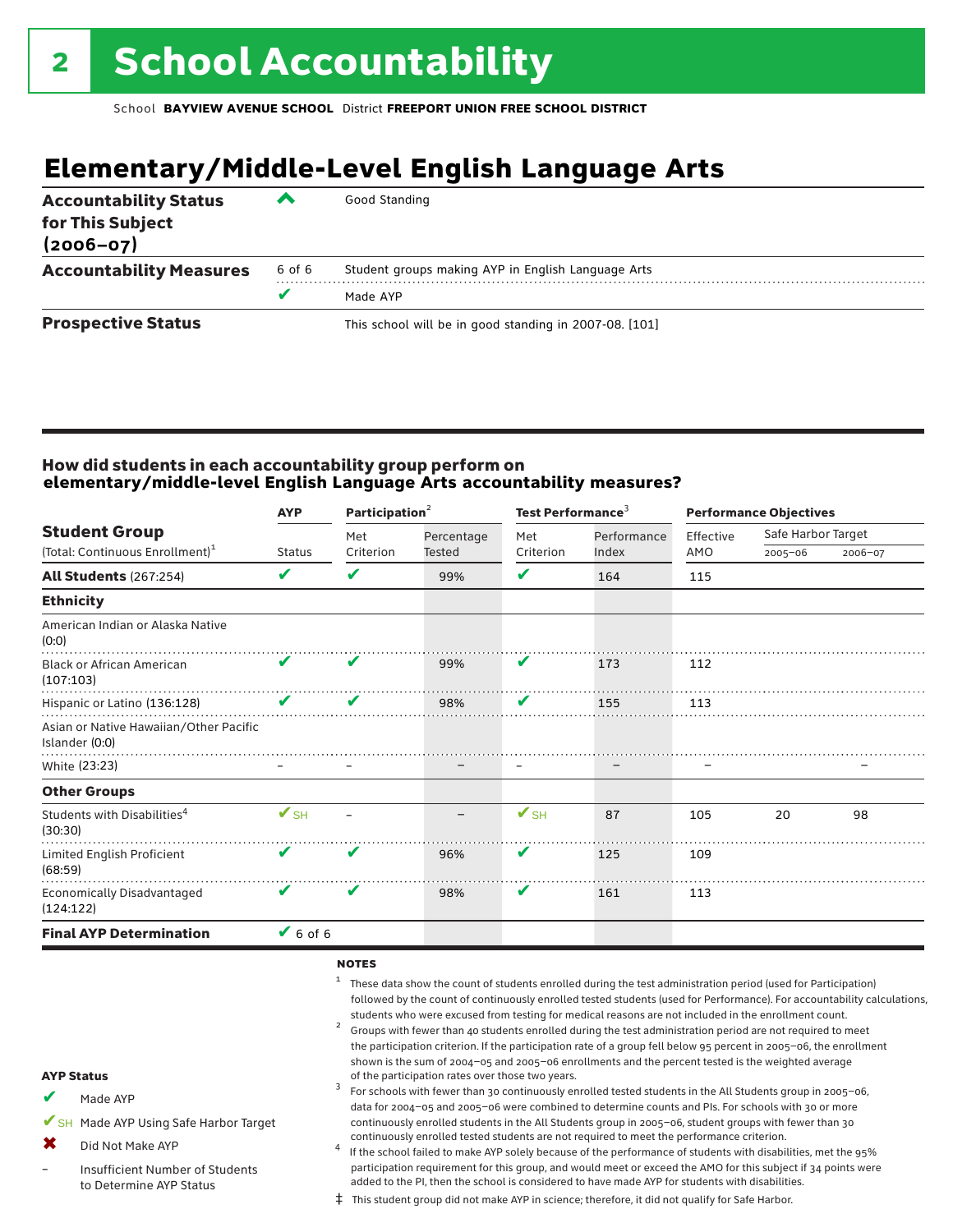## **Elementary/Middle-Level Mathematics**

| <b>Accountability Status</b><br>for This Subject<br>$(2006 - 07)$ | ▰      | Good Standing                                          |
|-------------------------------------------------------------------|--------|--------------------------------------------------------|
| <b>Accountability Measures</b>                                    | 5 of 5 | Student groups making AYP in Mathematics               |
|                                                                   | v      | Made AYP                                               |
| <b>Prospective Status</b>                                         |        | This school will be in good standing in 2007-08. [101] |

#### How did students in each accountability group perform on **elementary/middle-level Mathematics accountability measures?**

|                                                                     | Participation <sup>2</sup><br><b>AYP</b> |                  |                             |                  | Test Performance <sup>3</sup> |                          | <b>Performance Objectives</b> |         |  |
|---------------------------------------------------------------------|------------------------------------------|------------------|-----------------------------|------------------|-------------------------------|--------------------------|-------------------------------|---------|--|
| <b>Student Group</b><br>(Total: Continuous Enrollment) <sup>1</sup> | <b>Status</b>                            | Met<br>Criterion | Percentage<br><b>Tested</b> | Met<br>Criterion | Performance<br>Index          | Effective<br>AMO         | Safe Harbor Target<br>2005-06 | 2006-07 |  |
|                                                                     |                                          |                  |                             |                  |                               |                          |                               |         |  |
| <b>All Students (264:251)</b>                                       | V                                        | V                | 100%                        | V                | 188                           | 79                       |                               |         |  |
| <b>Ethnicity</b>                                                    |                                          |                  |                             |                  |                               |                          |                               |         |  |
| American Indian or Alaska Native<br>(0:0)                           |                                          |                  |                             |                  |                               |                          |                               |         |  |
| <b>Black or African American</b><br>(105:101)                       | V                                        | V                | 99%                         | V                | 192                           | 76                       |                               |         |  |
| Hispanic or Latino (136:127)                                        | V                                        | V                | 100%                        | V                | 182                           | 77                       |                               |         |  |
| Asian or Native Hawaiian/Other Pacific<br>Islander (0:0)            |                                          |                  |                             |                  |                               |                          |                               |         |  |
| White (23:23)                                                       |                                          |                  |                             |                  |                               |                          |                               |         |  |
| <b>Other Groups</b>                                                 |                                          |                  |                             |                  |                               |                          |                               |         |  |
| Students with Disabilities <sup>4</sup><br>(29:29)                  |                                          |                  |                             |                  |                               | $\overline{\phantom{0}}$ |                               |         |  |
| Limited English Proficient<br>(65:60)                               | V                                        | V                | 100%                        | V                | 173                           | 74                       |                               |         |  |
| <b>Economically Disadvantaged</b><br>(123:123)                      | V                                        | V                | 100%                        | V                | 187                           | 77                       |                               |         |  |
| <b>Final AYP Determination</b>                                      | $\blacktriangledown$ 5 of 5              |                  |                             |                  |                               |                          |                               |         |  |

#### notes

- <sup>1</sup> These data show the count of students enrolled during the test administration period (used for Participation) followed by the count of continuously enrolled tested students (used for Performance). For accountability calculations,
- students who were excused from testing for medical reasons are not included in the enrollment count.<br><sup>2</sup> Groups with fewer than 40 students enrolled during the test administration period are not required to meet the participation criterion. If the participation rate of a group fell below 95 percent in 2005–06, the enrollment shown is the sum of 2004–05 and 2005–06 enrollments and the percent tested is the weighted average<br>of the participation rates over those two years. of the participation rates over those two years. <sup>3</sup> For schools with fewer than 30 continuously enrolled tested students in the All Students group in 2005–06,
- AYP Status Made AYP ✔
- ✔SH Made AYP Using Safe Harbor Target
- Did Not Make AYP ✖
- Insufficient Number of Students to Determine AYP Status –
- continuously enrolled tested students are not required to meet the performance criterion.<br>If the school failed to make AYP solely because of the performance of students with disabilities, met the 95% participation requirement for this group, and would meet or exceed the AMO for this subject if 34 points were added to the PI, then the school is considered to have made AYP for students with disabilities.

data for 2004–05 and 2005–06 were combined to determine counts and PIs. For schools with 30 or more continuously enrolled students in the All Students group in 2005–06, student groups with fewer than 30

‡ This student group did not make AYP in science; therefore, it did not qualify for Safe Harbor.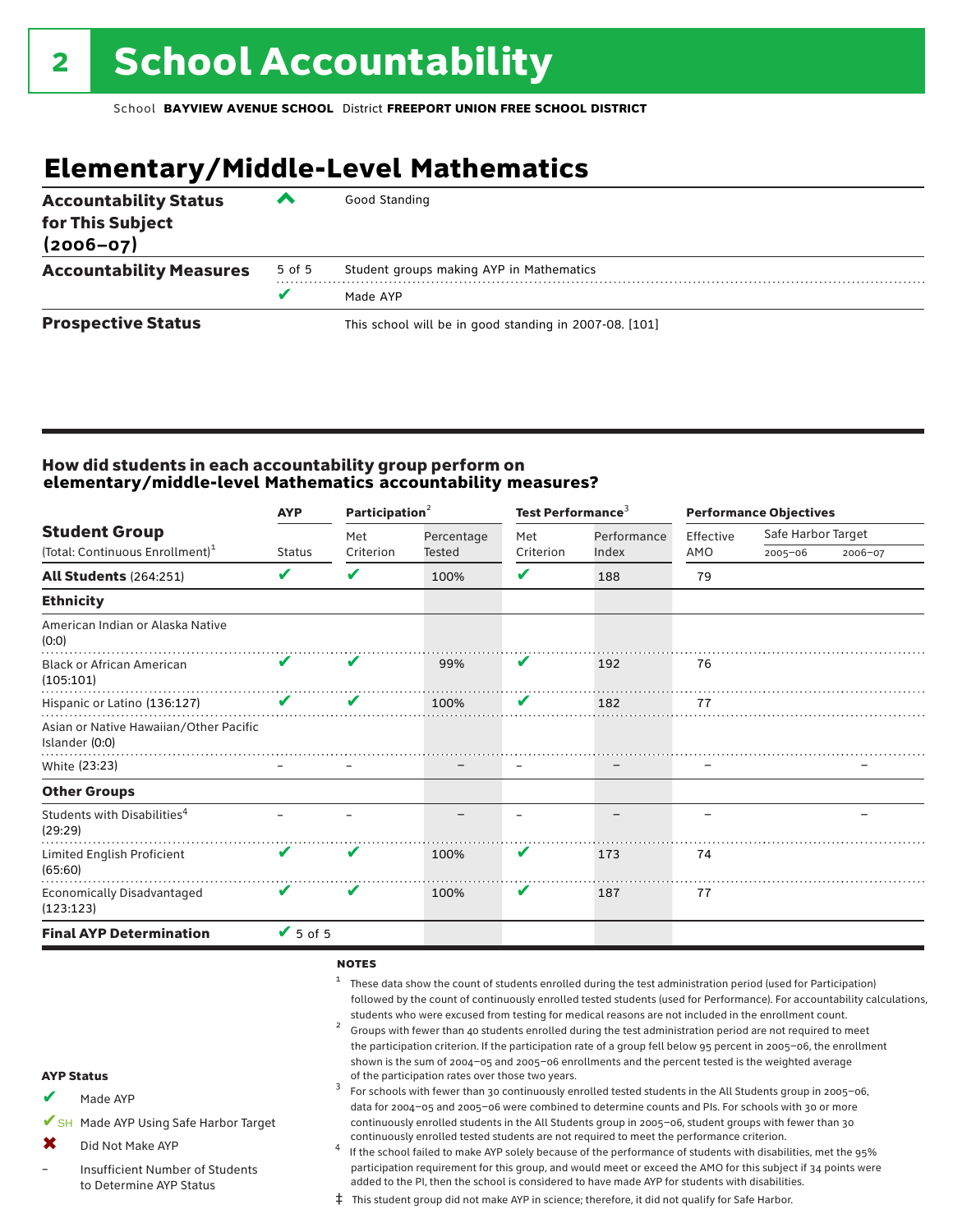### Elementary/Middle-Level Science

| <b>Accountability Status</b><br>for This Subject<br>$(2006 - 07)$ | ▞      | Good Standing                                          |
|-------------------------------------------------------------------|--------|--------------------------------------------------------|
| <b>Accountability Measures</b>                                    | 1 of 1 | Student groups making AYP in Science                   |
|                                                                   | v      | Made AYP                                               |
| <b>Prospective Status</b>                                         |        | This school will be in good standing in 2007-08. [101] |

#### How did students in each accountability group perform on elementary/middle-level science accountability measures?

|                                                          | <b>AYP</b>    |                      | Participation $2$ |               | Test Performance <sup>3</sup> |             | <b>Performance Objectives</b> |                 |                 |
|----------------------------------------------------------|---------------|----------------------|-------------------|---------------|-------------------------------|-------------|-------------------------------|-----------------|-----------------|
| <b>Student Group</b>                                     |               | Safe Harbor          | Met               | Percentage    | Met                           | Performance | State                         | Progress Target |                 |
| (Total: Continuous Enrollment) <sup>1</sup>              |               | Status Qualification | Criterion         | <b>Tested</b> | Criterion                     | Index       | Standard                      |                 | 2005-06 2006-07 |
| <b>All Students (137:133)</b>                            | V             | <b>Oualified</b>     | V                 | 100%          | V                             | 192         | 100                           |                 |                 |
| <b>Ethnicity</b>                                         |               |                      |                   |               |                               |             |                               |                 |                 |
| American Indian or Alaska Native<br>(0:0)                |               |                      |                   |               |                               |             |                               |                 |                 |
| <b>Black or African American</b><br>(60:58)              |               | Qualified            | v                 | 100%          | V                             | 198         | 100                           |                 |                 |
| Hispanic or Latino (66:64)                               |               | Oualified            | v                 | 100%          | V                             | 186         | 100                           |                 |                 |
| Asian or Native Hawaiian/Other Pacific<br>Islander (0:0) |               |                      |                   |               |                               |             |                               |                 |                 |
| White (11:11)                                            |               |                      |                   |               |                               |             |                               |                 |                 |
| <b>Other Groups</b>                                      |               |                      |                   |               |                               |             |                               |                 |                 |
| <b>Students with Disabilities</b><br>(17:17)             |               |                      |                   |               |                               |             |                               |                 |                 |
| Limited English Proficient<br>(34:32)                    |               |                      |                   |               | V                             | 172         | 100                           |                 |                 |
| <b>Economically Disadvantaged</b><br>(64:64)             |               | Oualified            | V                 | 100%          | V                             | 194         | 100                           |                 |                 |
| <b>Final AYP Determination</b>                           | $\vee$ 1 of 1 |                      |                   |               |                               |             |                               |                 |                 |

#### **NOTES**

- $1$  These data show the count of students enrolled during the test administration period (used for Participation) followed by the count of continuously enrolled tested students (used for Performance). For accountability calculations,
- students who were excused from testing for medical reasons are not included in the enrollment count. <sup>2</sup> Groups with fewer than <sup>40</sup> students enrolled during the test administration period are not required to meet the participation criterion. If the participation rate of a group fell below 80 percent in 2005–06, the enrollment shown is the sum of 2004–05 and 2005–06 enrollments and the percent tested is the weighted average of the
- participation rates over those two years.<br><sup>3</sup> Groups with fewer than 30 continuously enrolled tested students are not required to meet the performance criterion. For schools with fewer than 30 continuously enrolled tested students in 2005–06, data for 2004–05 and 2005–06 were combined to determine counts and performance indices.

#### AYP Status

- Made AYP ✔
- ✔SH Made AYP Using Safe Harbor Target
- Did Not Make AYP  $\bm{x}$
- Insufficient Number of Students to Determine AYP Status –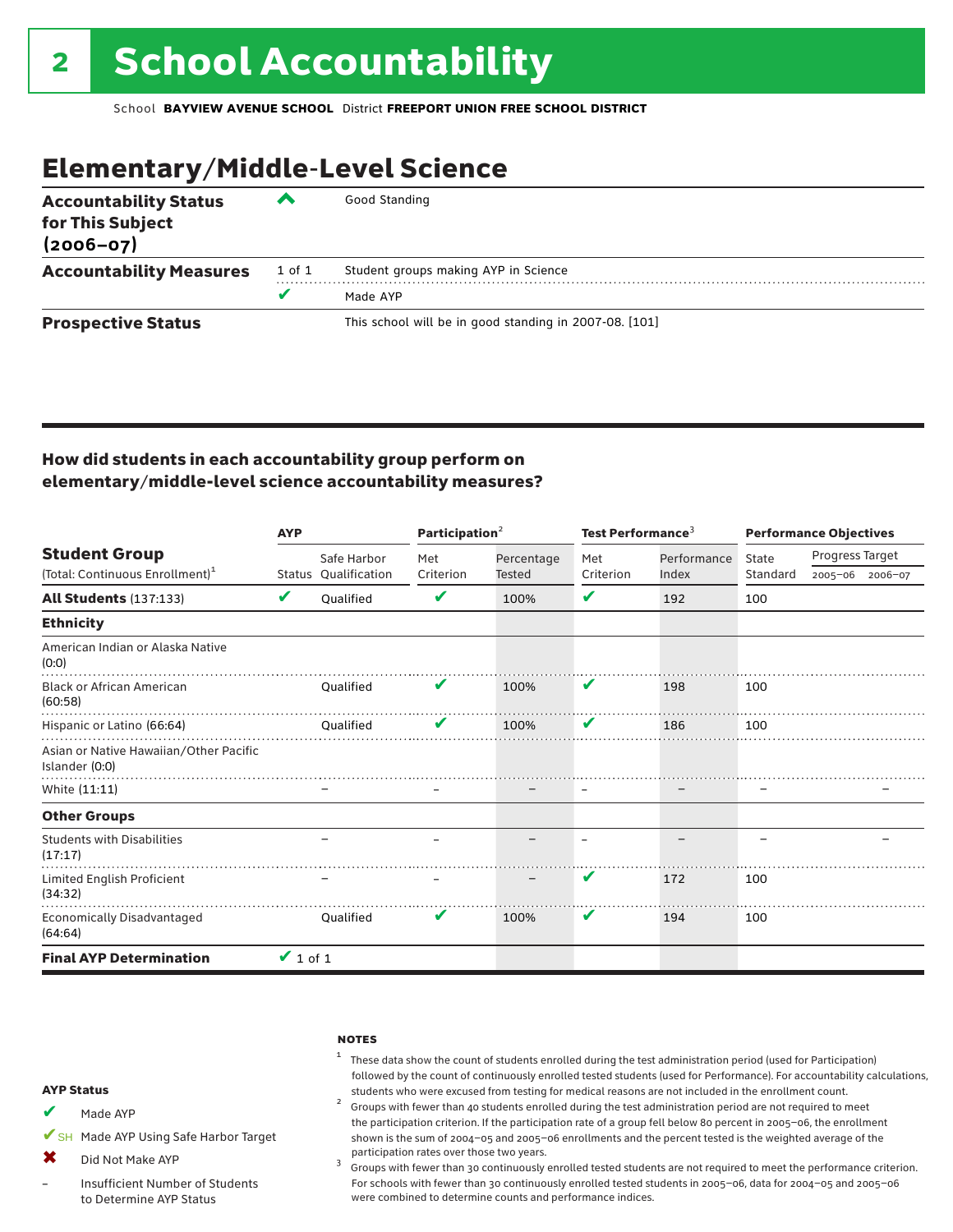### Summary of 2005–06 School Performance

Performance on the State assessments in English language arts, mathematics, and science at the elementary and middle levels is reported in terms of mean scores and the percentage of tested students scoring at or above Level 2, Level 3, and Level 4. Performance on the State assessments in ELA and mathematics at the secondary level is reported in terms of the percentage of students in a cohort scoring at these levels.

|                              |     | Percentage of students that<br>scored at or above Level 3 |      |  |  |  |  |  |
|------------------------------|-----|-----------------------------------------------------------|------|--|--|--|--|--|
| <b>English Language Arts</b> | 0%  | 50%                                                       | 100% |  |  |  |  |  |
| Grade 3                      | 78% |                                                           | 100  |  |  |  |  |  |
| Grade 4                      | 82% |                                                           | 109  |  |  |  |  |  |
| <b>Mathematics</b>           |     |                                                           |      |  |  |  |  |  |
| Grade 3                      | 87% |                                                           | 126  |  |  |  |  |  |
| Grade 4                      | 89% |                                                           | 137  |  |  |  |  |  |
| <b>Science</b>               |     |                                                           |      |  |  |  |  |  |
| Grade 4                      | 93% |                                                           | 137  |  |  |  |  |  |

#### About the Performance Level Descriptors

#### Level 1: Not Meeting Learning Standards.

Student performance does not demonstrate an understanding of the content expected in the subject and grade level.

#### Level 2: Partially Meeting Learning Standards.

Student performance demonstrates a partial understanding of the content expected in the subject and grade level.

#### Level 3: Meeting Learning Standards.

Student performance demonstrates an understanding of the content expected in the subject and grade level.

#### Level 4: Meeting Learning Standards with Distinction.

Student performance demonstrates a thorough understanding of the content expected in the subject and grade level.

#### How are Need/Resource Capacity (N/RC) categories determined?

Districts are divided into high, average, and low need categories based on their ability to meet the special needs of their students with local resources. Districts in the high need category are subdivided into four categories based on enrollment size and, in some cases, number of students per square mile. More information about the categories can be found in the *Report to the Governor and the Legislature on the Educational Status of the State's Schools* at www.emsc.nysed.gov/irts.

In this section, this school's performance is compared with that of similar schools.

#### What are Similar Schools?

Within each N/RC category, the Department identifies Similar Schools: schools that serve similar students and have similar resources. Each school report card compares the school's performance with that of similar schools. The following factors are considered in grouping schools: a) the grade level served by the school and b) rates of student poverty and limited English proficiency. Student poverty levels are indicated by determining the percentage of children in each school who participate in the free-lunch program. By combining these factors, a measure of student need is created and used to place schools into relatively low (lowest quartile), relatively high (highest quartile), and typical (mid-range) groups.

#### This School's Similar Schools Group: **8**

All schools in this group are elementary level schools in urban or suburban school districts with high student needs in relation to district resources. The schools in this group are in the middle range of student needs for elementary level schools in these districts.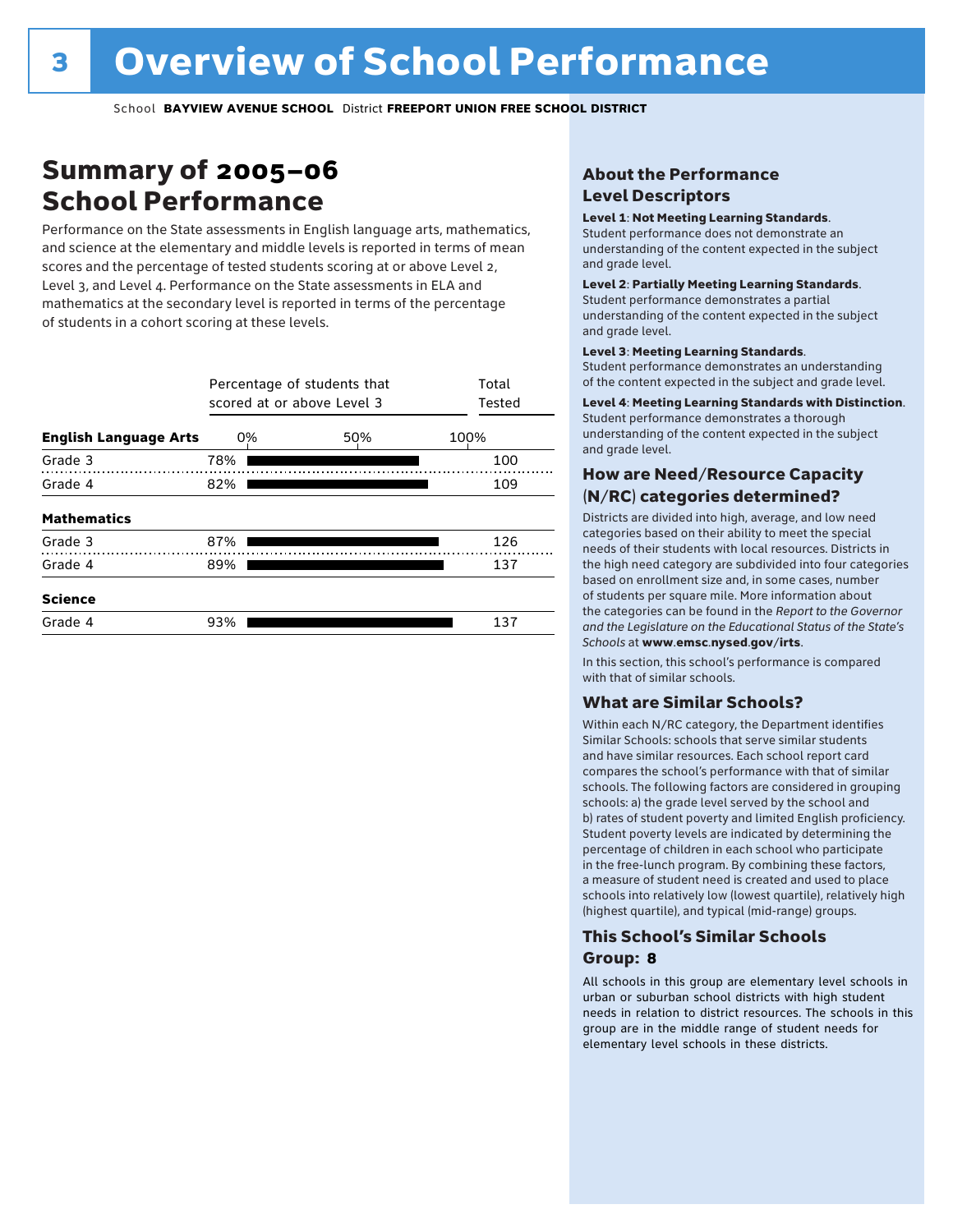### **This School's Results in Grade 3 English Language Arts**

|                                   |        | <b>This School</b>              |         |                                 |                | <b>Similar Schools</b> |                                     |                                 |    |
|-----------------------------------|--------|---------------------------------|---------|---------------------------------|----------------|------------------------|-------------------------------------|---------------------------------|----|
|                                   |        | Percentage scoring at level(s): |         |                                 |                |                        | Percentage scoring at level(s):     |                                 |    |
|                                   |        | $2 - 4$                         | $3 - 4$ | 4                               |                | $2 - 4$                | $3 - 4$                             | 4                               |    |
| Mean Score: 676                   | Range: | 616-780                         | 650-780 |                                 | 730-780        |                        |                                     |                                 |    |
|                                   | 100%   | 94%                             | 78%     |                                 |                | 89%                    | 61%                                 |                                 |    |
|                                   |        |                                 |         |                                 | 5%             |                        |                                     | 4%                              |    |
| Number of Students:               |        | 94                              | 78      |                                 | 5              |                        |                                     |                                 |    |
| <b>Results by</b>                 |        | 2005-06 School Year             |         |                                 |                |                        | 2004-05 School Year                 |                                 |    |
|                                   |        | Total                           |         | Percentage scoring at level(s): |                | Total                  |                                     | Percentage scoring at level(s): |    |
| <b>Student Group</b>              |        | Tested                          | $2 - 4$ | $3 - 4$                         | $\overline{4}$ | <b>Tested</b>          | $2 - 4$                             | $3 - 4$                         | 4  |
| <b>All Students</b>               |        | 100                             | 94%     | 78%                             | 5%             |                        |                                     |                                 |    |
| Female                            |        | 51                              | 98%     | 82%                             | 8%             |                        |                                     |                                 |    |
| Male                              |        | 49                              | 90%     | 73%                             | 2%             |                        |                                     |                                 |    |
| American Indian or Alaska Native  |        |                                 |         |                                 |                |                        |                                     |                                 |    |
| Black or African American         |        | 44                              | 95%     | 80%                             | 5%             |                        |                                     |                                 |    |
| Hispanic or Latino                |        | 44                              | 93%     | 75%                             | 5%             |                        |                                     |                                 |    |
| Asian or Native Hawaiian/Other    |        |                                 |         |                                 |                |                        |                                     |                                 |    |
| Pacific Islander                  |        |                                 |         |                                 |                |                        |                                     |                                 |    |
| White                             |        | 12                              | 92%     | 83%                             | 8%             |                        | This test was not given in 2004-05. |                                 | Н, |
| Small Group Totals                |        |                                 |         |                                 |                |                        |                                     |                                 |    |
| <b>General-Education Students</b> |        | 91                              | 97%     | 82%                             | 5%             |                        |                                     |                                 |    |
| Students with Disabilities        |        | 9                               | 67%     | 33%                             | 0%             |                        |                                     |                                 |    |
| English Proficient                |        | 93                              | 94%     | 76%                             | 4%             |                        |                                     |                                 |    |
| Limited English Proficient        |        | $\overline{1}$                  | 100%    | 100%                            | 14%            |                        |                                     |                                 |    |
| Economically Disadvantaged        |        | 44                              | 95%     | 73%                             | 0%             |                        |                                     |                                 |    |
| Not Disadvantaged                 |        | 56                              | 93%     | 82%                             | 9%             |                        |                                     |                                 |    |
| Migrant                           |        |                                 |         |                                 |                |                        |                                     |                                 |    |
| Not Migrant                       |        | 100                             | 94%     | 78%                             | 5%             |                        |                                     |                                 |    |
| <b>NOTES</b>                      |        |                                 |         |                                 |                |                        |                                     |                                 |    |

The – symbol indicates that data for a group of students has been suppressed. If a group has fewer than five students,

data for that group and the next smallest group(s) are suppressed to protect the privacy of individual students.

| <b>Other</b>                           | 2005-06 School Year |                             |         |     | 2004-05 School Year |                                     |         |     |
|----------------------------------------|---------------------|-----------------------------|---------|-----|---------------------|-------------------------------------|---------|-----|
| <b>Assessments</b>                     | Total               | Number scoring at level(s): |         |     | Total               | Number scoring at level(s):         |         |     |
|                                        | Tested              | $2 - 4$                     | $3 - 4$ | 4   | Tested              | $2 - 4$                             | $3 - 4$ | 4   |
| New York State Alternate Assessment    |                     |                             |         |     |                     | This test was not given in 2004-05. |         |     |
| (NYSAA): Grade 3 Equivalent            |                     |                             |         |     |                     |                                     |         |     |
| New York State English as a Second     |                     |                             |         |     |                     |                                     |         |     |
| Language Achievement Test (NYSESLAT)t: | 26                  | 10                          | 9       | N/A | N/A                 | N/A                                 | N/A     | N/A |
| Grade 3                                |                     |                             |         |     |                     |                                     |         |     |

† Results in this report are shown for students who took the NYSESLAT in lieu of the New York State Testing Program assessment for accountability purposes.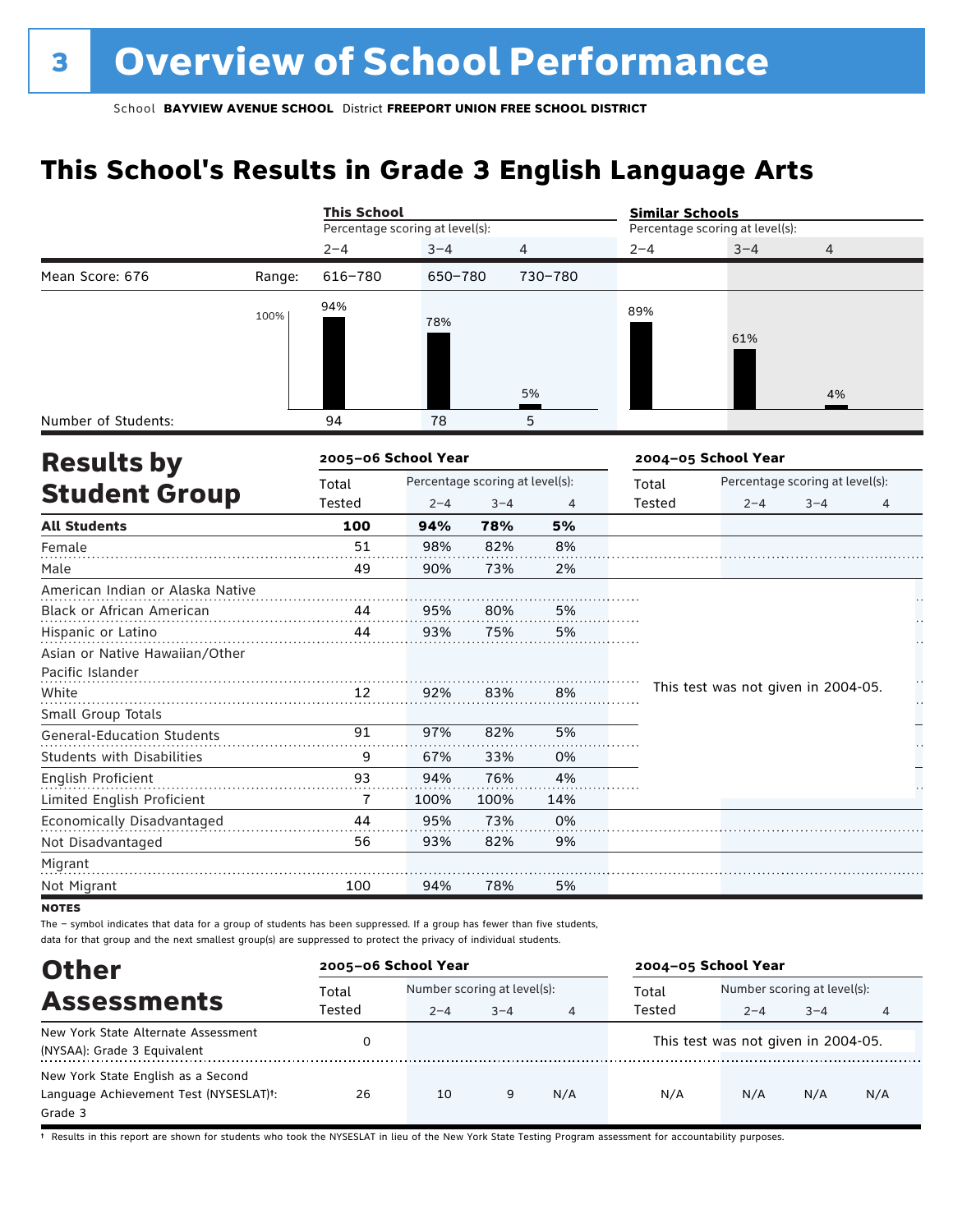### **This School's Results in Grade 3 Mathematics**

|                                                    |        | <b>This School</b>              |         |                                 |         | <b>Similar Schools</b> |                                     |                                 |   |  |
|----------------------------------------------------|--------|---------------------------------|---------|---------------------------------|---------|------------------------|-------------------------------------|---------------------------------|---|--|
|                                                    |        | Percentage scoring at level(s): |         |                                 |         |                        | Percentage scoring at level(s):     |                                 |   |  |
|                                                    |        | $2 - 4$                         | $3 - 4$ |                                 | 4       | $2 - 4$                | $3 - 4$                             | 4                               |   |  |
| Mean Score: 686                                    | Range: | 624-770                         | 650-770 |                                 | 703-770 |                        |                                     |                                 |   |  |
|                                                    | 100%   | 98%                             | 87%     |                                 | 29%     | 93%                    | 75%                                 | 16%                             |   |  |
| Number of Students:                                |        | 123                             | 110     |                                 | 36      |                        |                                     |                                 |   |  |
| <b>Results by</b>                                  |        | 2005-06 School Year             |         |                                 |         |                        | 2004-05 School Year                 |                                 |   |  |
|                                                    |        | Total                           |         | Percentage scoring at level(s): |         | Total                  |                                     | Percentage scoring at level(s): |   |  |
| <b>Student Group</b>                               |        | <b>Tested</b>                   | $2 - 4$ | $3 - 4$                         | 4       | Tested                 | $2 - 4$                             | $3 - 4$                         | 4 |  |
| <b>All Students</b>                                |        | 126                             | 98%     | 87%                             | 29%     |                        |                                     |                                 |   |  |
| Female                                             |        | 61                              | 98%     | 85%                             | 25%     |                        |                                     |                                 |   |  |
| Male                                               |        | 65                              | 97%     | 89%                             | 32%     |                        |                                     |                                 |   |  |
| American Indian or Alaska Native                   |        |                                 |         |                                 |         |                        |                                     |                                 |   |  |
| Black or African American                          |        | 45                              | 100%    | 89%                             | 24%     |                        |                                     |                                 |   |  |
| Hispanic or Latino                                 |        | 69                              | 96%     | 84%                             | 26%     |                        |                                     |                                 |   |  |
| Asian or Native Hawaiian/Other<br>Pacific Islander |        |                                 |         |                                 |         |                        |                                     |                                 |   |  |
| White                                              |        | 12                              | 100%    | 100%                            | 58%     |                        | This test was not given in 2004-05. |                                 |   |  |
| Small Group Totals                                 |        |                                 |         |                                 |         |                        |                                     |                                 |   |  |
| <b>General-Education Students</b>                  |        | 114                             | 97%     | 89%                             | 30%     |                        |                                     |                                 |   |  |
| <b>Students with Disabilities</b>                  |        | 12                              | 100%    | 75%                             | 17%     |                        |                                     |                                 |   |  |
| English Proficient                                 |        | 95                              | 99%     | 91%                             | 33%     |                        |                                     |                                 |   |  |
| Limited English Proficient                         |        | 31                              | 94%     | 77%                             | 16%     |                        |                                     |                                 |   |  |
| Economically Disadvantaged                         |        | 57                              | 100%    | 88%                             | 32%     |                        |                                     |                                 |   |  |
| Not Disadvantaged                                  |        | 69                              | 96%     | 87%                             | 26%     |                        |                                     |                                 |   |  |
| Migrant                                            |        |                                 |         |                                 |         |                        |                                     |                                 |   |  |
| Not Migrant                                        |        | 126                             | 98%     | 87%                             | 29%     |                        |                                     |                                 |   |  |

**NOTES** 

The – symbol indicates that data for a group of students has been suppressed. If a group has fewer than five students, data for that group and the next smallest group(s) are suppressed to protect the privacy of individual students.

| <b>Other</b>                                                       | 2005-06 School Year |         |                                        | 2004-05 School Year |                                        |         |  |  |
|--------------------------------------------------------------------|---------------------|---------|----------------------------------------|---------------------|----------------------------------------|---------|--|--|
| <b>Assessments</b>                                                 | Total<br>Tested     | $2 - 4$ | Number scoring at level(s):<br>$3 - 4$ | Total<br>Tested     | Number scoring at level(s):<br>$2 - 4$ | $3 - 4$ |  |  |
| New York State Alternate Assessment<br>(NYSAA): Grade 3 Equivalent |                     |         |                                        |                     | This test was not given in 2004-05.    |         |  |  |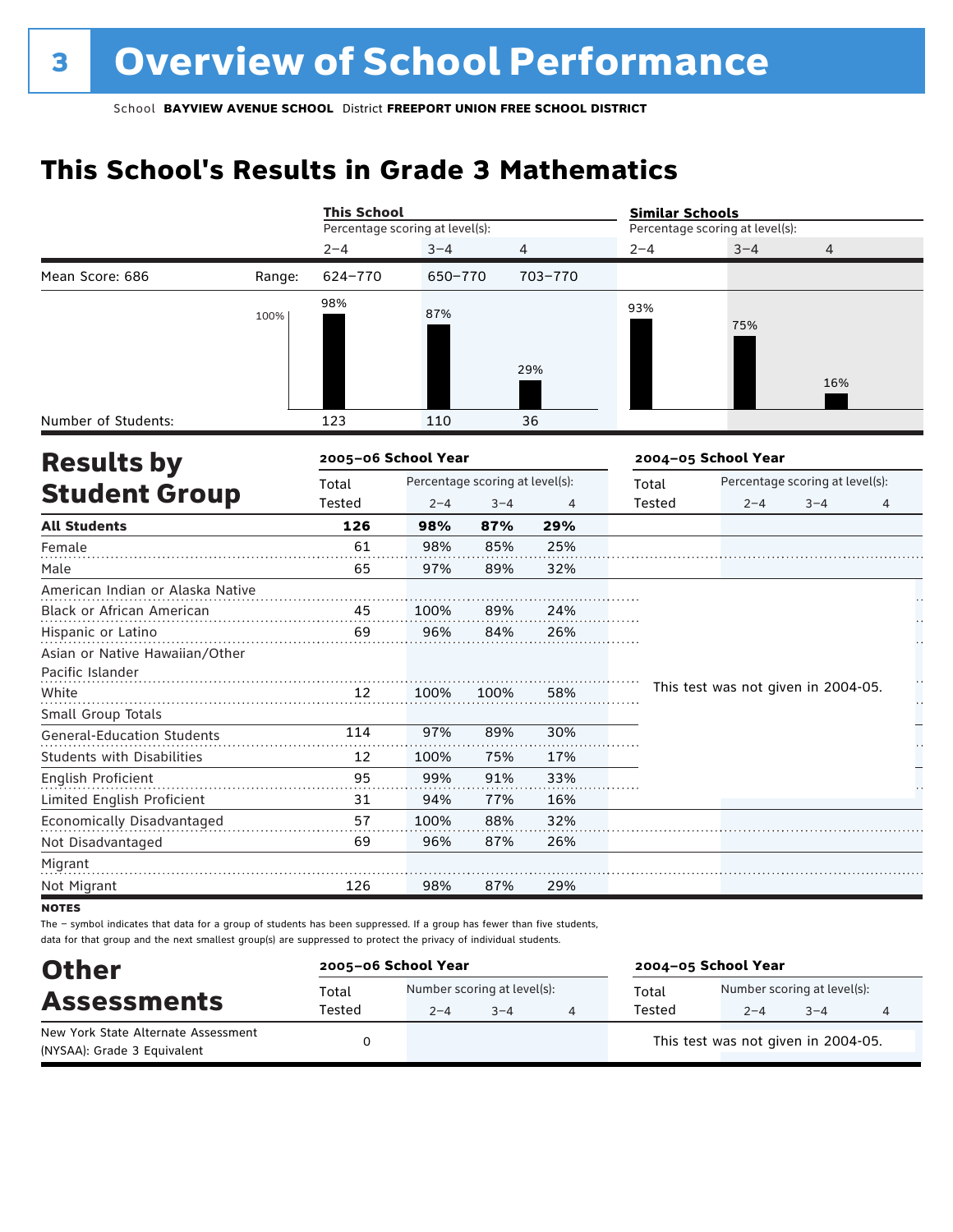### **This School's Results in Grade 4 English Language Arts**

|                                                    |        | <b>This School</b>              |                                 |         |                | <b>Similar Schools</b> |                                                                  |                                 |   |  |
|----------------------------------------------------|--------|---------------------------------|---------------------------------|---------|----------------|------------------------|------------------------------------------------------------------|---------------------------------|---|--|
|                                                    |        | Percentage scoring at level(s): |                                 |         |                |                        | Percentage scoring at level(s):                                  |                                 |   |  |
|                                                    |        | $2 - 4$                         | $3 - 4$                         |         | $\overline{4}$ | $2 - 4$                | $3 - 4$                                                          | 4                               |   |  |
| Mean Score: 679                                    | Range: | $612 - 775$                     | 650-775                         |         | 716-775        |                        |                                                                  |                                 |   |  |
|                                                    | 100%   | 98%                             | 82%                             |         |                | 88%                    | 62%                                                              |                                 |   |  |
|                                                    |        |                                 |                                 |         | 11%            |                        |                                                                  | 6%                              |   |  |
| Number of Students:                                |        | 107                             | 89                              |         | 12             |                        |                                                                  |                                 |   |  |
| <b>Results by</b>                                  |        | 2005-06 School Year             |                                 |         |                |                        | 2004-05 School Year                                              |                                 |   |  |
|                                                    |        | Total                           | Percentage scoring at level(s): |         |                | Total                  |                                                                  | Percentage scoring at level(s): |   |  |
| <b>Student Group</b>                               |        | Tested                          | $2 - 4$                         | $3 - 4$ | 4              | <b>Tested</b>          | $2 - 4$                                                          | $3 - 4$                         | 4 |  |
| <b>All Students</b>                                |        | 109                             | 98%                             | 82%     | 11%            |                        |                                                                  |                                 |   |  |
| Female                                             |        | 51                              | 98%                             | 88%     | 14%            |                        |                                                                  |                                 |   |  |
| Male                                               |        | 58                              | 98%                             | 76%     | 9%             |                        |                                                                  |                                 |   |  |
| American Indian or Alaska Native                   |        |                                 |                                 |         |                |                        |                                                                  |                                 |   |  |
| Black or African American                          |        | 61                              | 97%                             | 74%     | 10%            |                        |                                                                  |                                 |   |  |
| Hispanic or Latino                                 |        | 38                              | 100%                            | 95%     | 8%             |                        | New assessments for elementary-                                  |                                 |   |  |
| Asian or Native Hawaiian/Other<br>Pacific Islander |        |                                 |                                 |         |                |                        | and middle-level English language<br>arts and mathematics were   |                                 |   |  |
| White                                              |        | 10                              | 100%                            | 80%     | 30%            |                        | administered in 2006. Results from                               |                                 |   |  |
| Small Group Totals                                 |        |                                 |                                 |         |                |                        | these assessments cannot be directly                             |                                 |   |  |
| <b>General-Education Students</b>                  |        | 99                              | 99%                             | 87%     | 12%            |                        | compared to results from previously<br>administered assessments. |                                 |   |  |
| <b>Students with Disabilities</b>                  |        | 10                              | 90%                             | 30%     | 0%             |                        |                                                                  |                                 |   |  |
| <b>English Proficient</b>                          |        | 105                             |                                 |         |                |                        |                                                                  |                                 |   |  |
| Limited English Proficient                         |        | 4                               |                                 |         |                |                        |                                                                  |                                 |   |  |
| Economically Disadvantaged                         |        | 47                              | 100%                            | 89%     | 4%             |                        |                                                                  |                                 |   |  |
| Not Disadvantaged                                  |        | 62                              | 97%                             | 76%     | 16%            |                        |                                                                  |                                 |   |  |
| Migrant                                            |        |                                 |                                 |         |                |                        |                                                                  |                                 |   |  |
| Not Migrant                                        |        | 109                             | 98%                             | 82%     | 11%            |                        |                                                                  |                                 |   |  |

**NOTES** 

The – symbol indicates that data for a group of students has been suppressed. If a group has fewer than five students, data for that group and the next smallest group(s) are suppressed to protect the privacy of individual students.

| <b>Other</b>                                                                            | 2005-06 School Year |                                                        |    |     | 2004-05 School Year |                                        |         |     |
|-----------------------------------------------------------------------------------------|---------------------|--------------------------------------------------------|----|-----|---------------------|----------------------------------------|---------|-----|
| <b>Assessments</b>                                                                      | Total<br>Tested     | Number scoring at level(s):<br>$3 - 4$<br>$2 - 4$<br>4 |    |     | Total<br>Tested     | Number scoring at level(s):<br>$2 - 4$ | $3 - 4$ | 4   |
| New York State Alternate Assessment<br>(NYSAA): Grade 4 Equivalent                      | 0                   |                                                        |    |     | 0                   |                                        |         |     |
| New York State English as a Second<br>Language Achievement Test (NYSESLAT)t:<br>Grade 4 | 28                  | 20                                                     | 16 | N/A | 24                  | 14                                     | 11      | N/A |

† Results in this report are shown for students who took the NYSESLAT in lieu of the New York State Testing Program assessment for accountability purposes.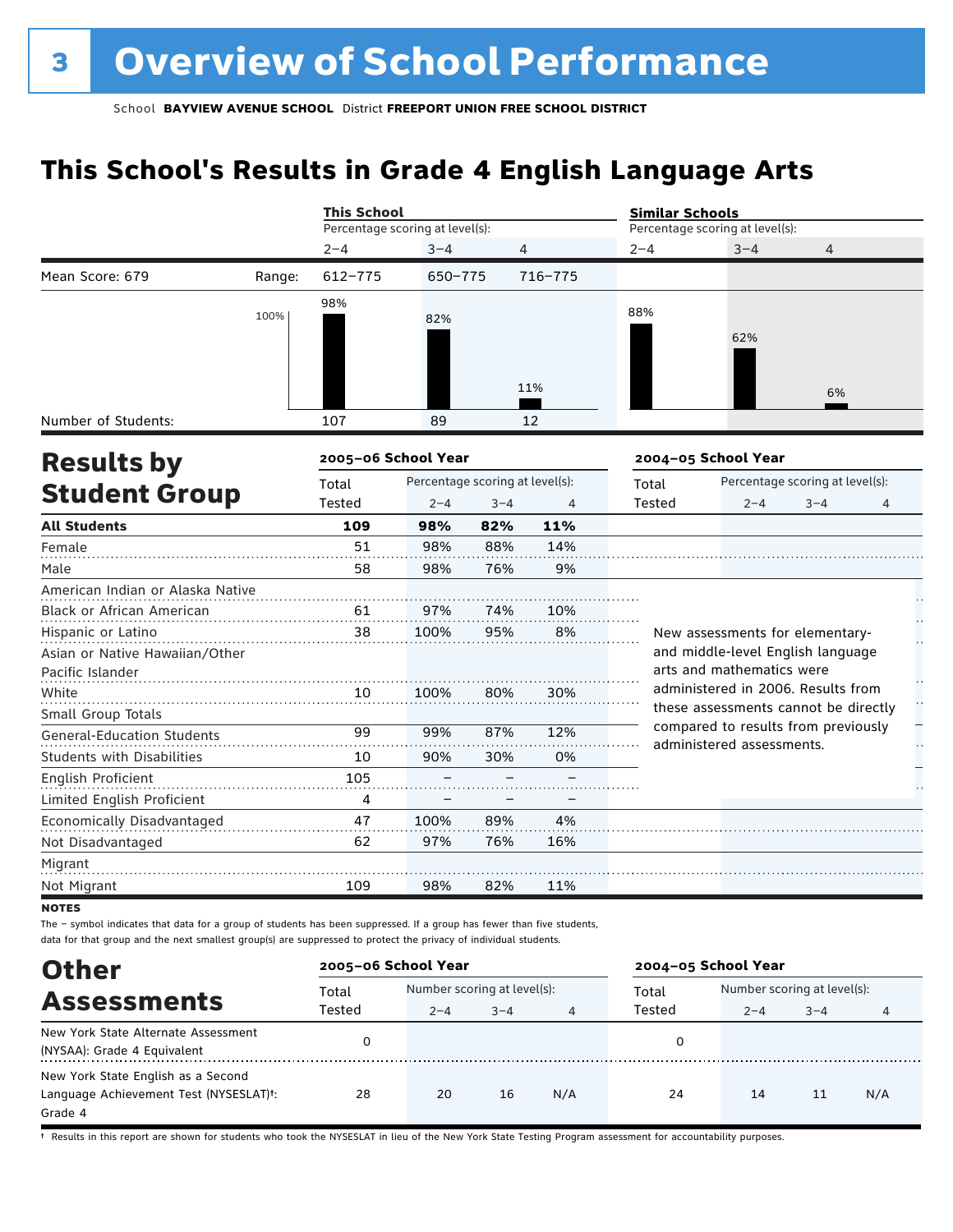### **This School's Results in Grade 4 Mathematics**

|                                   |        | <b>This School</b>              |         |                                 |         | <b>Similar Schools</b> |                                                                             |                                 |    |
|-----------------------------------|--------|---------------------------------|---------|---------------------------------|---------|------------------------|-----------------------------------------------------------------------------|---------------------------------|----|
|                                   |        | Percentage scoring at level(s): |         |                                 |         |                        | Percentage scoring at level(s):                                             |                                 |    |
|                                   |        | $2 - 4$                         | $3 - 4$ |                                 | 4       | 2-4                    | $3 - 4$                                                                     | 4                               |    |
| Mean Score: 691                   | Range: | $622 - 800$                     | 650-800 |                                 | 702-800 |                        |                                                                             |                                 |    |
|                                   | 100%   | 97%                             | 89%     |                                 |         | 90%                    |                                                                             |                                 |    |
|                                   |        |                                 |         |                                 | 38%     |                        | 72%                                                                         | 19%                             |    |
| Number of Students:               |        | 133                             | 122     |                                 | 52      |                        |                                                                             |                                 |    |
| <b>Results by</b>                 |        | 2005-06 School Year             |         |                                 |         |                        | 2004-05 School Year                                                         |                                 |    |
|                                   |        | Total                           |         | Percentage scoring at level(s): |         | Total                  |                                                                             | Percentage scoring at level(s): |    |
| <b>Student Group</b>              |        | Tested                          | $2 - 4$ | $3 - 4$                         | 4       | Tested                 | $2 - 4$                                                                     | $3 - 4$                         | 4  |
| <b>All Students</b>               |        | 137                             | 97%     | 89%                             | 38%     |                        |                                                                             |                                 |    |
| Female                            |        | 61                              | 97%     | 87%                             | 33%     |                        |                                                                             |                                 |    |
| Male                              |        | 76                              | 97%     | 91%                             | 42%     |                        |                                                                             |                                 |    |
| American Indian or Alaska Native  |        |                                 |         |                                 |         |                        |                                                                             |                                 |    |
| <b>Black or African American</b>  |        | 59                              | 100%    | 95%                             | 37%     |                        |                                                                             |                                 |    |
| Hispanic or Latino                |        | 67                              | 94%     | 82%                             | 33%     |                        | New assessments for elementary-                                             |                                 |    |
| Asian or Native Hawaiian/Other    |        |                                 |         |                                 |         |                        | and middle-level English language                                           |                                 |    |
| Pacific Islander                  |        |                                 |         |                                 |         |                        | arts and mathematics were                                                   |                                 |    |
| White                             |        | 11                              | 100%    | 100%                            | 73%     |                        | administered in 2006. Results from                                          |                                 | ŕ, |
| Small Group Totals                |        |                                 |         |                                 |         |                        | these assessments cannot be directly<br>compared to results from previously |                                 |    |
| <b>General-Education Students</b> |        | 120                             | 98%     | 90%                             | 41%     |                        | administered assessments.                                                   |                                 |    |
| Students with Disabilities        |        | 17                              | 94%     | 82%                             | 18%     |                        |                                                                             |                                 |    |
| English Proficient                |        | 103                             | 100%    | 95%                             | 47%     |                        |                                                                             |                                 |    |
| Limited English Proficient        |        | 34                              | 88%     | 71%                             | 12%     |                        |                                                                             |                                 |    |
| Economically Disadvantaged        |        | 66                              | 97%     | 89%                             | 32%     |                        |                                                                             |                                 |    |
| Not Disadvantaged                 |        | 71                              | 97%     | 89%                             | 44%     |                        |                                                                             |                                 |    |
| Migrant                           |        |                                 |         |                                 |         |                        |                                                                             |                                 |    |
| Not Migrant                       |        | 137                             | 97%     | 89%                             | 38%     |                        |                                                                             |                                 |    |

**NOTES** 

The – symbol indicates that data for a group of students has been suppressed. If a group has fewer than five students, data for that group and the next smallest group(s) are suppressed to protect the privacy of individual students.

| <b>Other</b>                                                       | 2005-06 School Year |         |                                        | 2004-05 School Year |                                        |         |  |
|--------------------------------------------------------------------|---------------------|---------|----------------------------------------|---------------------|----------------------------------------|---------|--|
| <b>Assessments</b>                                                 | Total<br>Tested     | $2 - 4$ | Number scoring at level(s):<br>$3 - 4$ | Total<br>Tested     | Number scoring at level(s):<br>$2 - 4$ | $3 - 4$ |  |
| New York State Alternate Assessment<br>(NYSAA): Grade 4 Equivalent |                     |         |                                        |                     |                                        |         |  |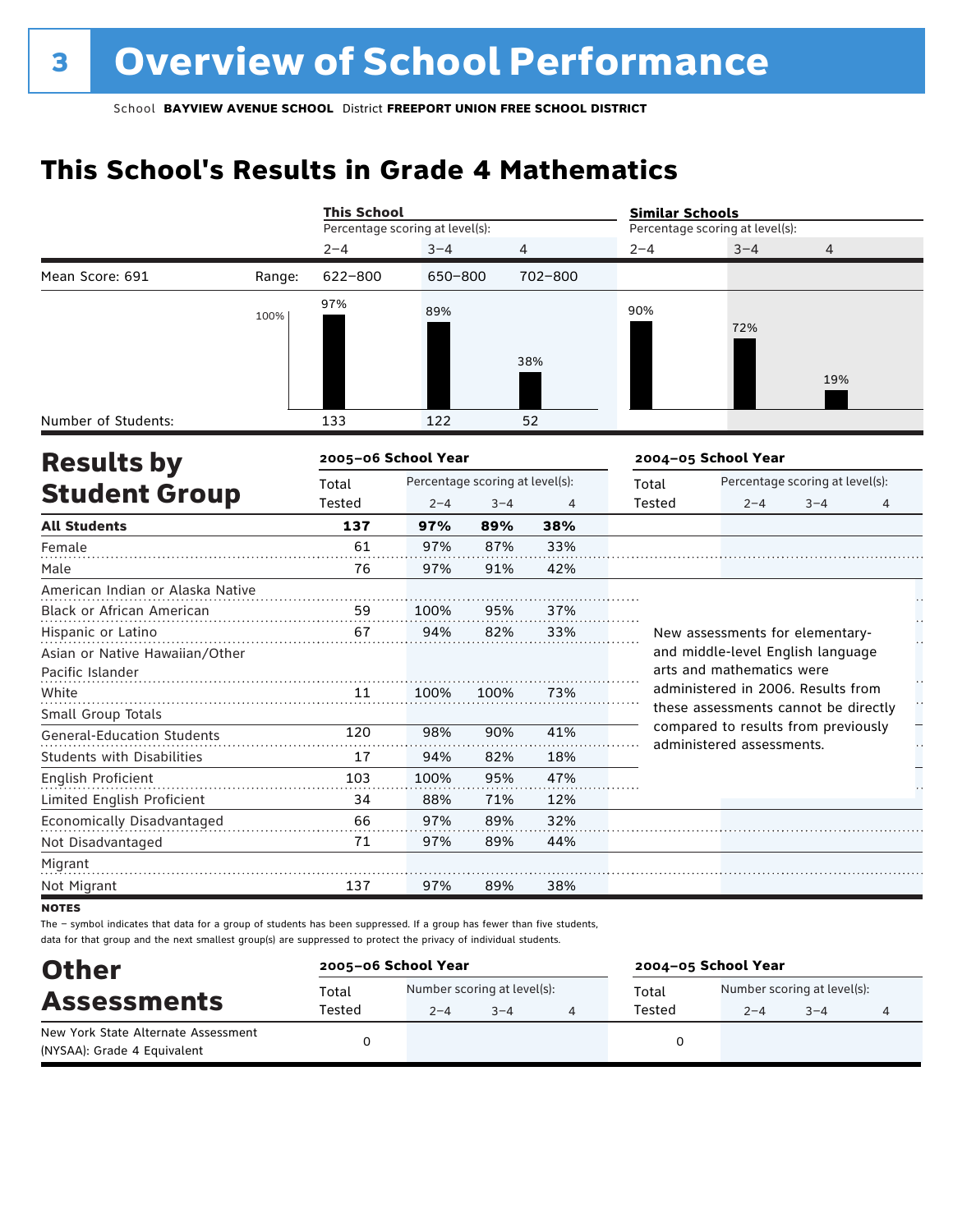### **This School's Results in Grade 4 Science**

|                                                    |        | <b>This School</b>                       |            |         |                                 | <b>Similar Schools</b> |                                 |         |         |
|----------------------------------------------------|--------|------------------------------------------|------------|---------|---------------------------------|------------------------|---------------------------------|---------|---------|
|                                                    |        | Percentage scoring at level(s):          |            |         | Percentage scoring at level(s): |                        |                                 |         |         |
|                                                    |        | $2 - 4$                                  | $3 - 4$    |         | 4                               | $2 - 4$                | $3 - 4$                         | 4       |         |
| Mean Score: 84                                     | Range: | $45 - 100$                               | $65 - 100$ |         | $85 - 100$                      |                        |                                 |         |         |
|                                                    | 100%   | 99% 100%                                 | 93% 88%    |         | 63%<br>54%                      | 98% 96%                | 87% 80%                         |         | 45% 37% |
| $2005 - 06$<br>$2004 - 05$                         |        |                                          |            |         |                                 |                        |                                 |         |         |
| Number of Students:                                |        | 135 144                                  | 128 127    |         | 78<br>86                        |                        |                                 |         |         |
| <b>Results by</b>                                  |        | 2005-06 School Year                      |            |         |                                 | 2004-05 School Year    |                                 |         |         |
|                                                    |        | Percentage scoring at level(s):<br>Total |            |         | Total                           |                        | Percentage scoring at level(s): |         |         |
| <b>Student Group</b>                               |        | Tested                                   | $2 - 4$    | $3 - 4$ | 4                               | Tested                 | $2 - 4$                         | $3 - 4$ | 4       |
| <b>All Students</b>                                |        | 137                                      | 99%        | 93%     | 63%                             | 144                    | 100%                            | 88%     | 54%     |
| Female                                             |        | 62                                       | 98%        | 95%     | 61%                             | 62                     | 100%                            | 87%     | 56%     |
| Male                                               |        | 75                                       | 99%        | 92%     | 64%                             | 82                     | 100%                            | 89%     | 52%     |
| American Indian or Alaska Native                   |        |                                          |            |         |                                 |                        |                                 |         |         |
| <b>Black or African American</b>                   |        | 60                                       | 100%       | 98%     | 70%                             | 62                     | 100%                            | 98%     | 68%     |
| Hispanic or Latino                                 |        | 66                                       | 97%        | 88%     | 53%                             | 67                     | 100%                            | 76%     | 36%     |
| Asian or Native Hawaiian/Other<br>Pacific Islander |        |                                          |            |         |                                 | 3                      |                                 |         |         |
| White                                              |        | 11                                       | 100%       | 100%    | 82%                             | 12                     |                                 |         |         |
| Small Group Totals                                 |        |                                          |            |         |                                 | 15                     | 100%                            | 100%    | 80%     |
| <b>General-Education Students</b>                  |        | 120                                      | 99%        | 93%     | 66%                             | 128                    | 100%                            | 88%     | 55%     |
| <b>Students with Disabilities</b>                  |        | 17                                       | 94%        | 94%     | 41%                             | 16                     | 100%                            | 94%     | 50%     |
| <b>English Proficient</b>                          |        | 103                                      | 100%       | 99%     | 76%                             | 114                    | 100%                            | 95%     | 67%     |
| Limited English Proficient                         |        | 34                                       | 94%        | 76%     | 24%                             | 30                     | 100%                            | 63%     | 7%      |
| Economically Disadvantaged                         |        | 64                                       | 98%        | 95%     | 59%                             | 64                     | 100%                            | 86%     | 41%     |
| Not Disadvantaged                                  |        | 73                                       | 99%        | 92%     | 66%                             | 80                     | 100%                            | 90%     | 65%     |
| Migrant                                            |        |                                          |            |         |                                 |                        |                                 |         |         |
| Not Migrant                                        |        | 137                                      | 99%        | 93%     | 63%                             | 144                    | 100%                            | 88%     | 54%     |

**NOTES** 

The – symbol indicates that data for a group of students has been suppressed. If a group has fewer than five students, data for that group and the next smallest group(s) are suppressed to protect the privacy of individual students.

| <b>Other</b>                        | 2005-06 School Year |                                        |         |  | 2004-05 School Year |                                        |         |  |
|-------------------------------------|---------------------|----------------------------------------|---------|--|---------------------|----------------------------------------|---------|--|
| <b>Assessments</b>                  | Total<br>Tested     | Number scoring at level(s):<br>$2 - 4$ | $3 - 4$ |  | Total<br>Tested     | Number scoring at level(s):<br>$2 - 4$ | $3 - 4$ |  |
| New York State Alternate Assessment |                     |                                        |         |  |                     |                                        |         |  |
| (NYSAA): Grade 4 Equivalent         |                     |                                        |         |  |                     |                                        |         |  |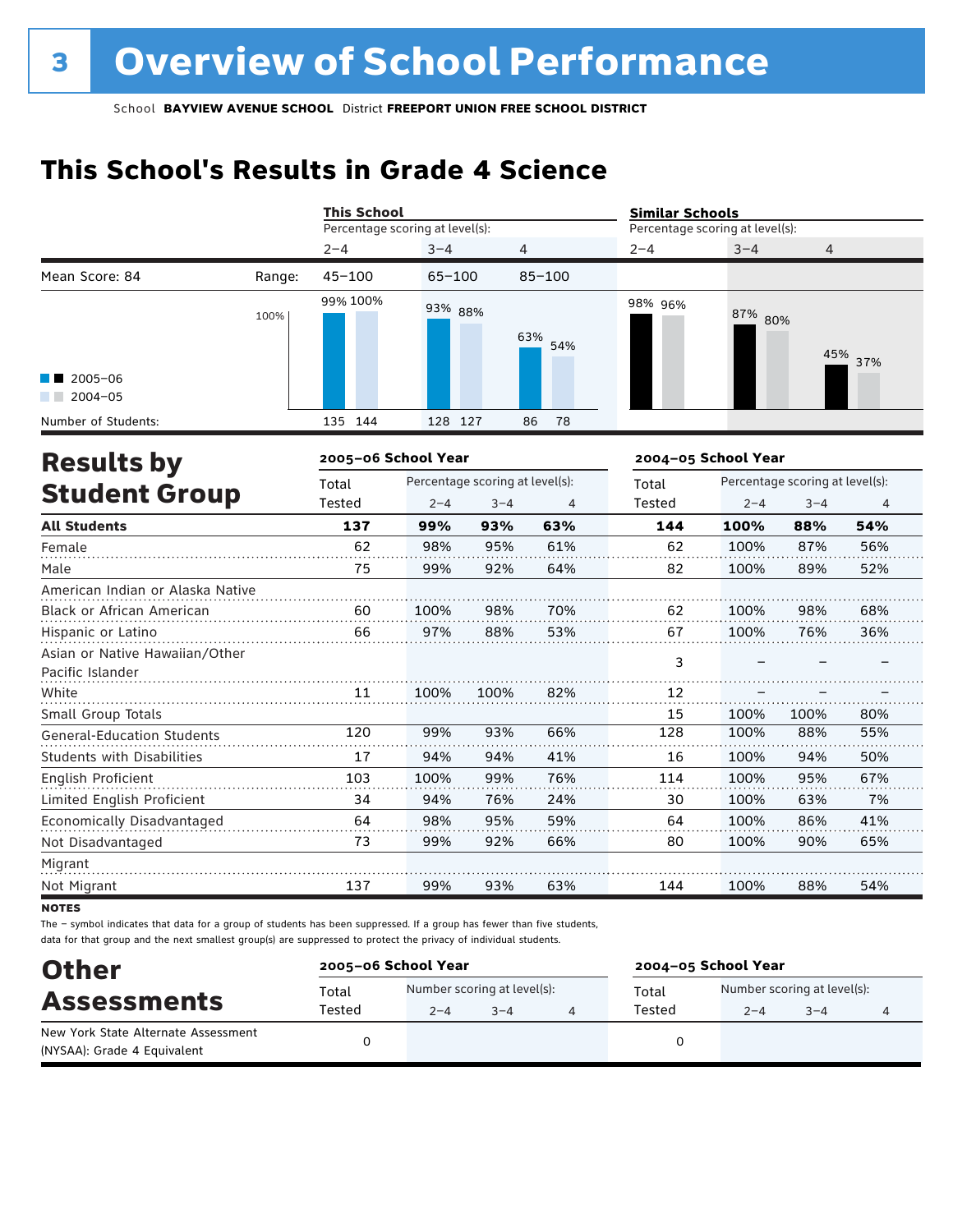### **Previous Years' Results for English Language Arts**

Standards for elementary- and middle-level English language arts and mathematics assessments administered in 1999 through 2005 are different from those for the 2006 assessments. As such, valid comparisons between 2006 data and data from previous years cannot be made.



| Test Date |         |         | Number of students scoring at each performance level: |         |              |            |  |
|-----------|---------|---------|-------------------------------------------------------|---------|--------------|------------|--|
|           | Level 1 | Level 2 | Level 3                                               | Level 4 | Total Tested | Mean Score |  |
| Feb 2005  |         |         | 68                                                    |         |              | 674        |  |
| Feb 2004  |         |         |                                                       |         | 119          | 685        |  |
| Feb 2003  |         |         | 58                                                    |         | 130          |            |  |